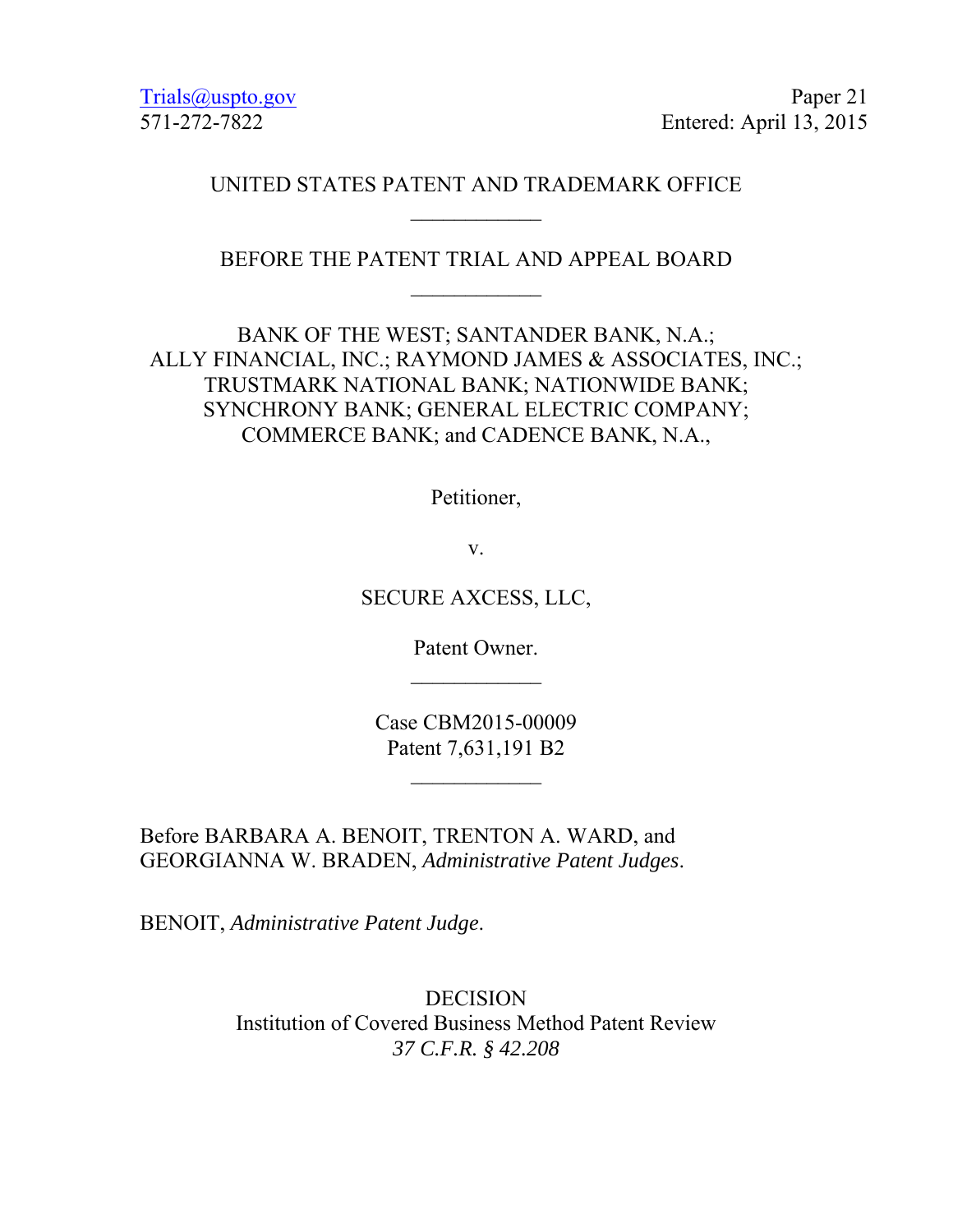#### I. INTRODUCTION

Bank of the West, Santander Bank, N.A., Ally Financial, Inc., Raymond James & Associates, Inc., Trustmark National Bank, Nationwide Bank, Synchrony Bank, General Electric Company, Commerce Bank, and Cadence Bank, N.A. (collectively, "Petitioner") filed a Petition (Paper 1, "Pet.") requesting institution of a covered business method patent review of claims 1–32 of U.S. Patent No. 7,631,191 B2 (Ex. 1001, "the '191 patent"). Pet. 1. In its Petition, Petitioner identifies Bank of the West, Santander Bank, N.A., Ally Financial, Inc., Ally Bank, National Association, Raymond James & Associates, Inc., Raymond James Financial, Inc., Trustmark National Bank, Nationwide Bank, Nationwide Financial Services, Inc., Nationwide Corporation, Nationwide Mutual Insurance Company, Synchrony Bank, General Electric Company, GE Capital Bank and General Electric Capital Corporation, Commerce Bank, Commerce Bancshares, Inc., and Cadence Bank, National Association as real parties-in-interest. Pet. 2. Secure Axcess, LLC ("Patent Owner") filed a Preliminary Response ("Prelim. Resp."). Paper 18.

For the reasons that follow, we determine that the '191 patent qualifies as a covered business method patent for purposes of section 18(d)(1) of the Leahy-Smith America Invents Act ("AIA"), Pub. L. No. 112–29, 125 Stat. 284, 331. We further determine that the information presented in the Petition demonstrates that it is more likely than not that at least one claim of the '191 patent is unpatentable. Accordingly, we institute a covered business method patent review of claims 1–32. *See* 35 U.S.C.  $§$  324(a).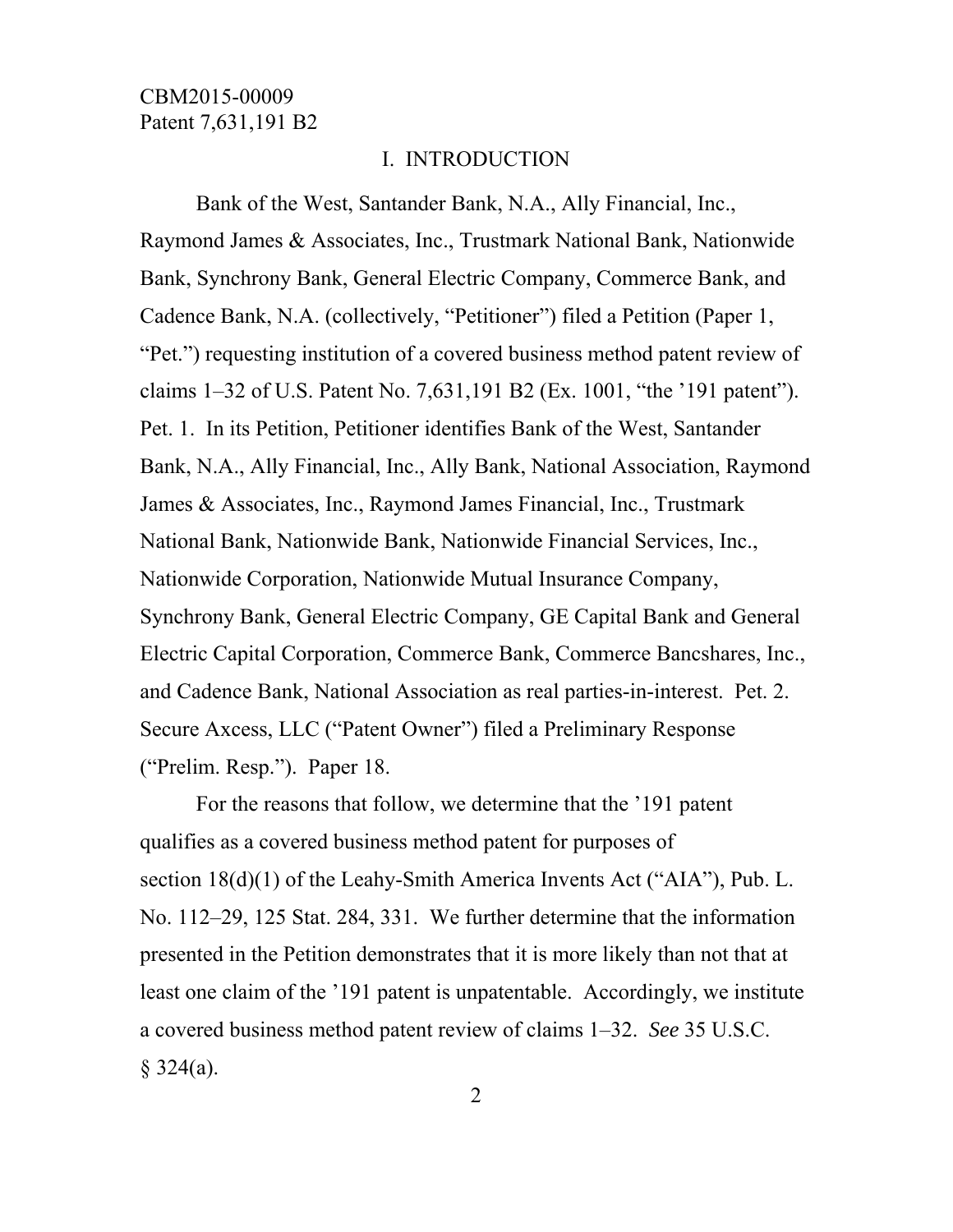#### *A. Related Matters*

Petitioner represents that the '191 patent has been asserted against it in *Secure Axcess, LLC v. Bank of the West*, Case No. 6:13-cv-00779 (E.D. Tex); *Secure Axcess, LLC v. Santander Bank, N.A.*, Case No. 6:13-cv-00723 (E.D. Tex); *Secure Axcess, LLC v. Ally Bank*, Case No. 6:13-cv-00718 (E.D. Tex); *Secure Axcess, LLC v. GE Capital Retail Bank*, Case No. 6:13-cv-00720 (E.D. Tex); *Secure Axcess, LLC v. Nationwide Bank*, Case No. 6:13 cv-00721 (E.D. Tex); *Secure Axcess, LLC v. Commerce Bank*, Case No. 6:13-cv-00782 (E.D. Tex); *Secure Axcess, LLC v. Raymond James & Associates, Inc.*, Case No. 6:13-cv-00785 (E.D. Tex); *Secure Axcess, LLC v. Trustmark National Bank*, Case No. 6:13-cv-00788 (E.D. Tex); and *Secure Axcess, LLC v. Cadence Bank, N.A.*, Case No. 6:13-cv-00780 (E.D. Tex). Pet. 2–3; *see also* Paper 15 (Patent Owner's Mandatory Notice). Petitioner also identifies other court proceedings in which Patent Owner has asserted the '191 patent. *See* Pet. 2–3; *see* Paper 15.

The Board instituted, on September 9, 2014, a covered business method patent review of claims 1–32 of the '191 patent (*PNC Bank, N.A. v. Secure Axcess, LLC*, Case CBM2014-00100 (PTAB September 9, 2014), Paper 10) and an *inter partes* review of claims 1–23 and 25–32 of the '191 patent (*EMC Corp. v. Secure Axcess, LLC*, Case IPR2014–00475 (PTAB September 9, 2014), Paper 10). Additional requests for covered business method patent reviews of the '191 have been filed and a determination whether to institute has not yet been made —*T. Rowe Price Investment Services, Inc. v. Secure Axcess,* Case CBM2015–00029 (PTAB), Paper 1 and *PNC Bank, N.A. v. Secure Axcess,* Case CBM2015–00039 (PTAB), Paper 6.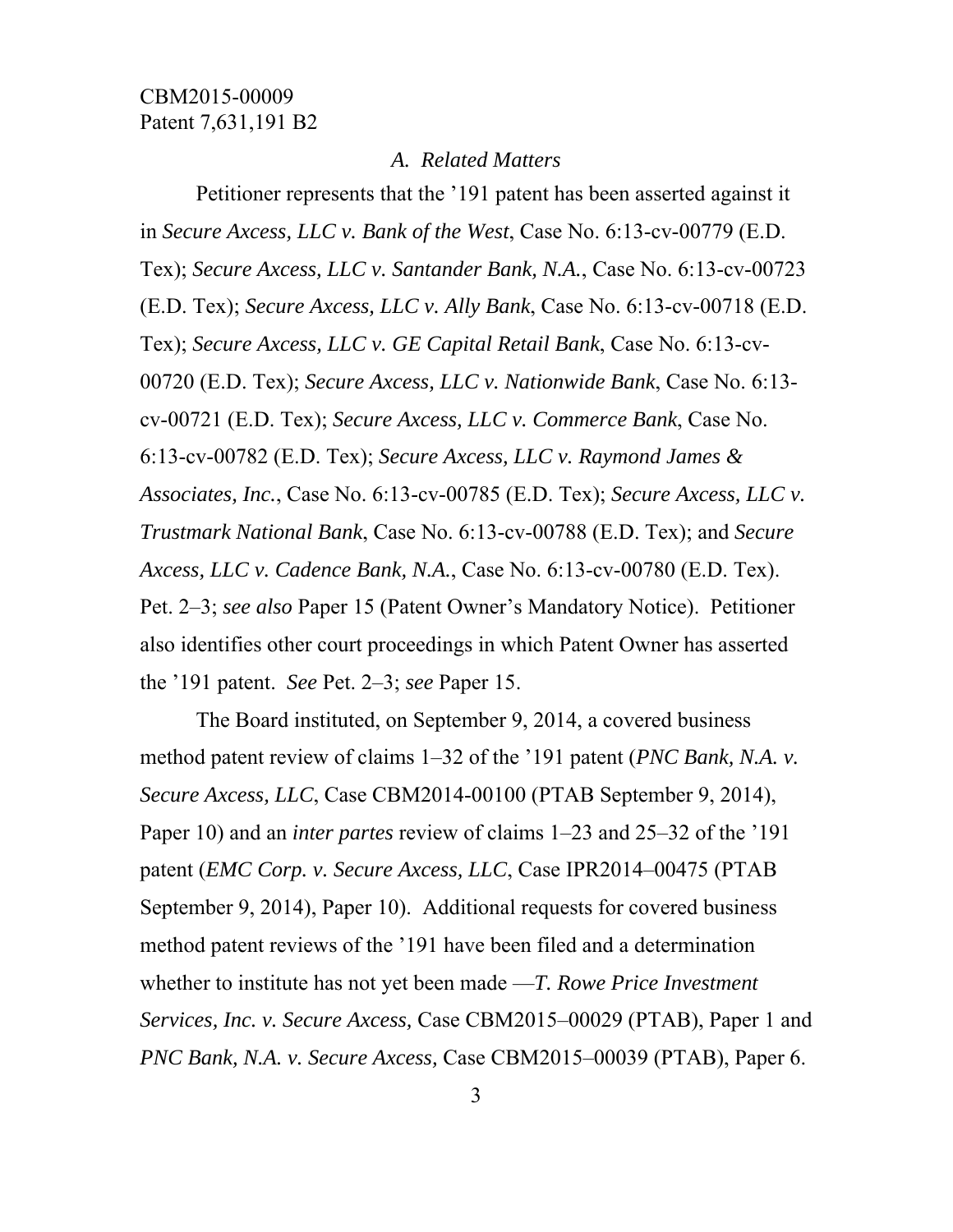#### B. The '191 Patent

The '191 patent relates to authenticating a web page, such as "www.bigbank.com." Ex. 1001, Abstract, 1:16–18, 1:28–34. The '191 patent explains that customers can be deceived by web pages that appear to be authentic, but are not. See id. at 1:28–34. A web page that has been authenticated according to the techniques described by the '191 patent' includes "all of the information in the same format as the non-authenticated page." *Id.* at 2:58-60. The authenticated web page, however, also includes an "authenticity stamp." Id. at  $2:59-60$ .

Figures 1 and 2 are set forth below:



Figure 1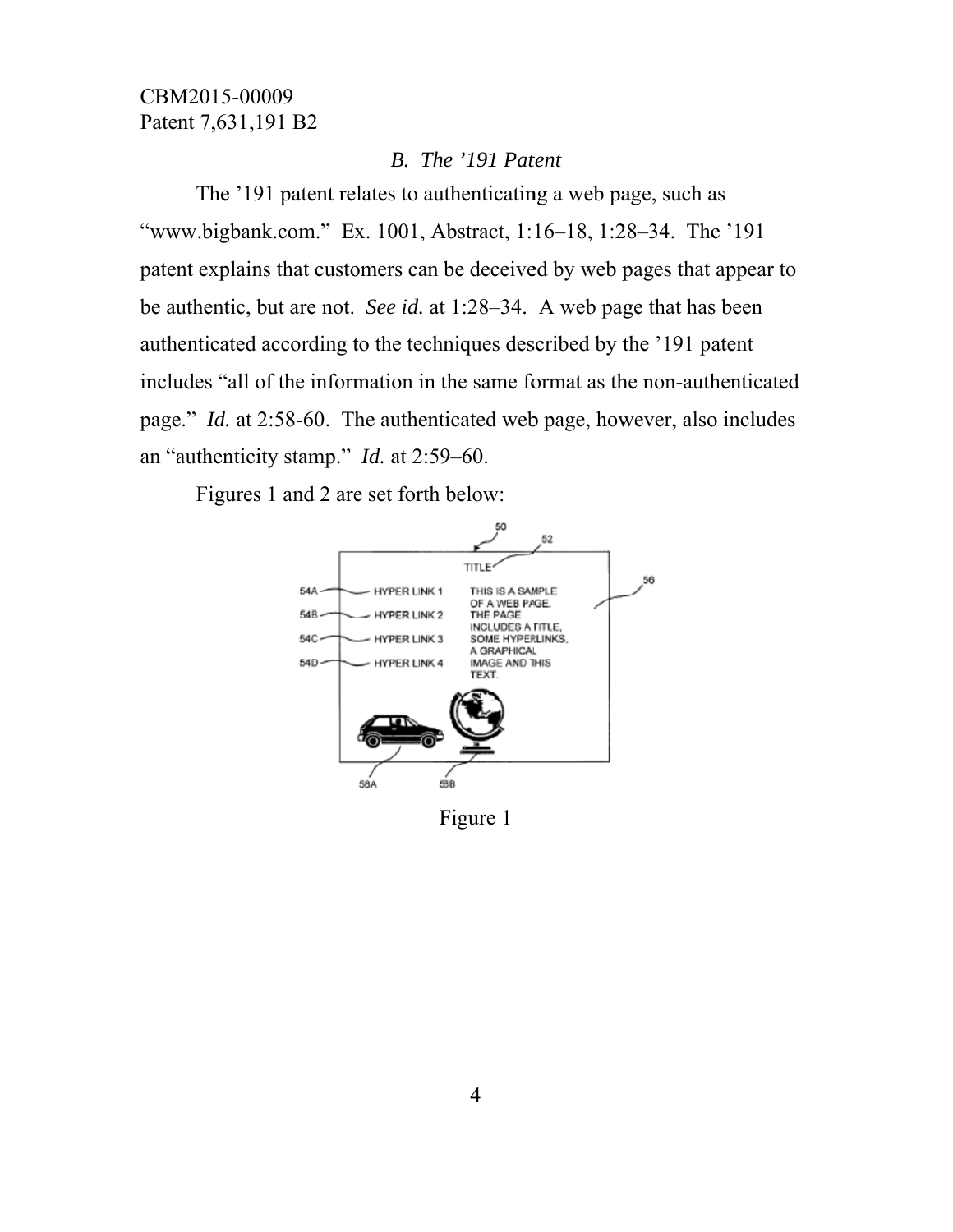

Figure 2

Figures 1 and 2 each show web page 50, having title 52, hyperlinks 54A, 54B, 54C, and 54D, textual information 56, and graphical images 58A and 58B. *Id.* at 2:54–57. Figure 1 shows web page 50 has not been authenticated, whereas Figure 2 shows web page 50 has been authenticated. *Id.* at 2:54–61. The authenticated web page shown in Figure 2, unlike the non-authenticated web page shown in Figure 1, includes authenticity stamp  $60$ . *Id.* 

#### C. Illustrative Claims

Petitioner challenges all thirty-two claims of the '191 patent. Claims 1, 17, 29, 31, and 32 are independent claims. Claims 1 and 29 are illustrative of the claims at issue and read as follows:

1. A method comprising:

transforming, at an authentication host computer, received data by inserting an authenticity key to create formatted data; and

returning, from the authentication host computer, the formatted data to enable the authenticity key to be retrieved from the formatted data and to locate a preferences file,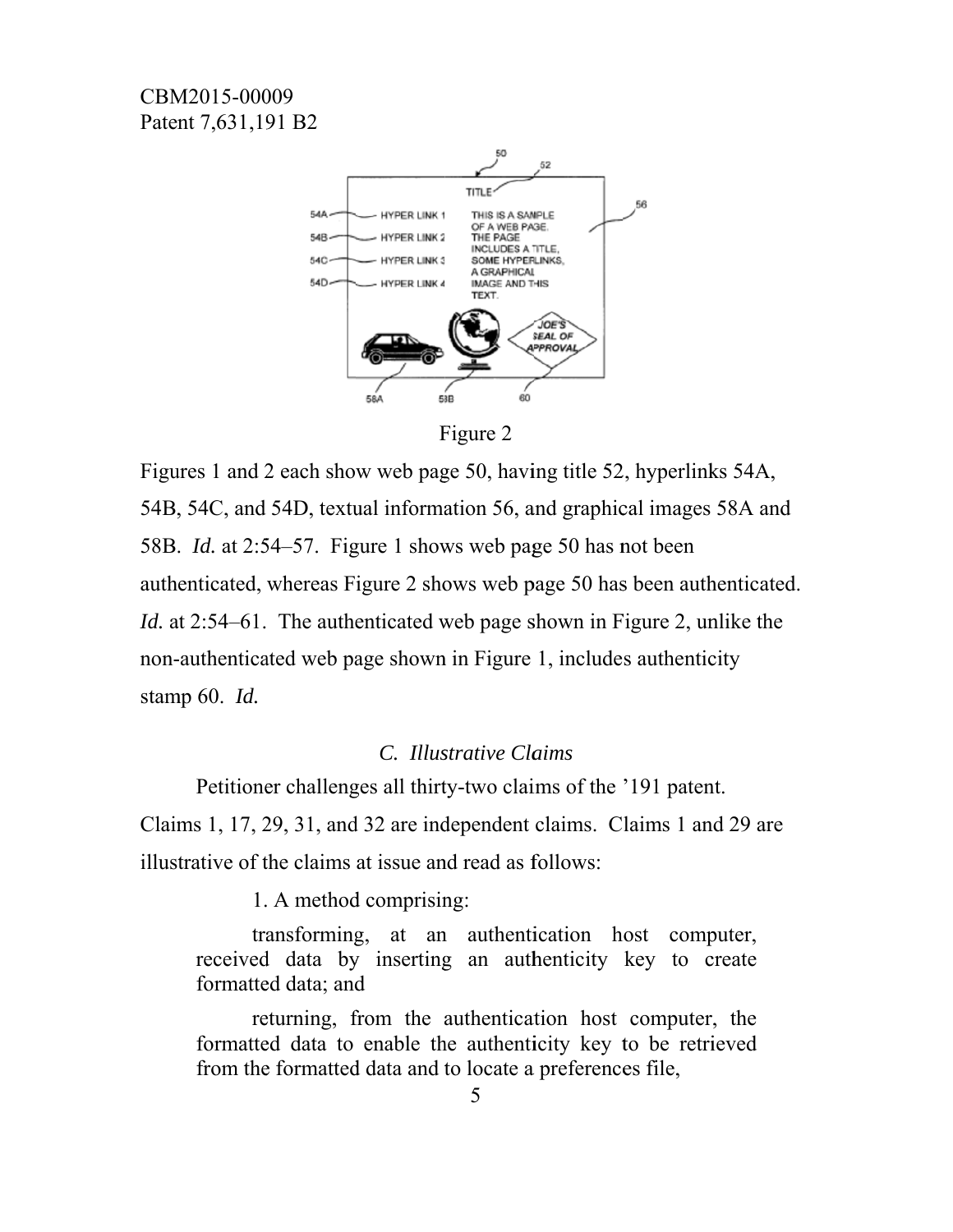$\overline{a}$ 

wherein an authenticity stamp is retrieved from the preferences file.

29. An authentication system comprising:

an authentication processor configured to send formatted data having an authenticity key to a client, wherein the authenticity key enables location of a preferences file, and wherein an authenticity stamp is retrieved from the preferences file.

#### *D. Asserted Ground of Unpatentability*

Petitioner asserts that the subject matter of claims 1–32 would have been obvious under 35 U.S.C. § 103(a) over the combination of SHTTP<sup>1</sup> and Arent. $^{2}$ 

#### II. ANALYSIS

A ground of unpatentability can be instituted only if the petition supporting the ground demonstrates that it is more likely than not that at least one challenged claim is unpatentable. 35 U.S.C. § 324(a); 37 C.F.R. § 42.208(c). In the analysis that follows, we discuss facts as they have been presented thus far in this proceeding. Any inferences or conclusions drawn from those facts are neither final nor dispositive of any issue related to any ground on which we institute review.

<sup>1</sup> E. RESCORLA & A. SCHIFFMAN, *The Secure HyperText Transfer Protocol*, The Internet Engineering Task Force (July 1996) (Ex. 1009) ("SHTTP"). <sup>2</sup> U.S. Patent 6,018,724, issued Jan. 25, 2000 (Ex. 1010) ("Arent").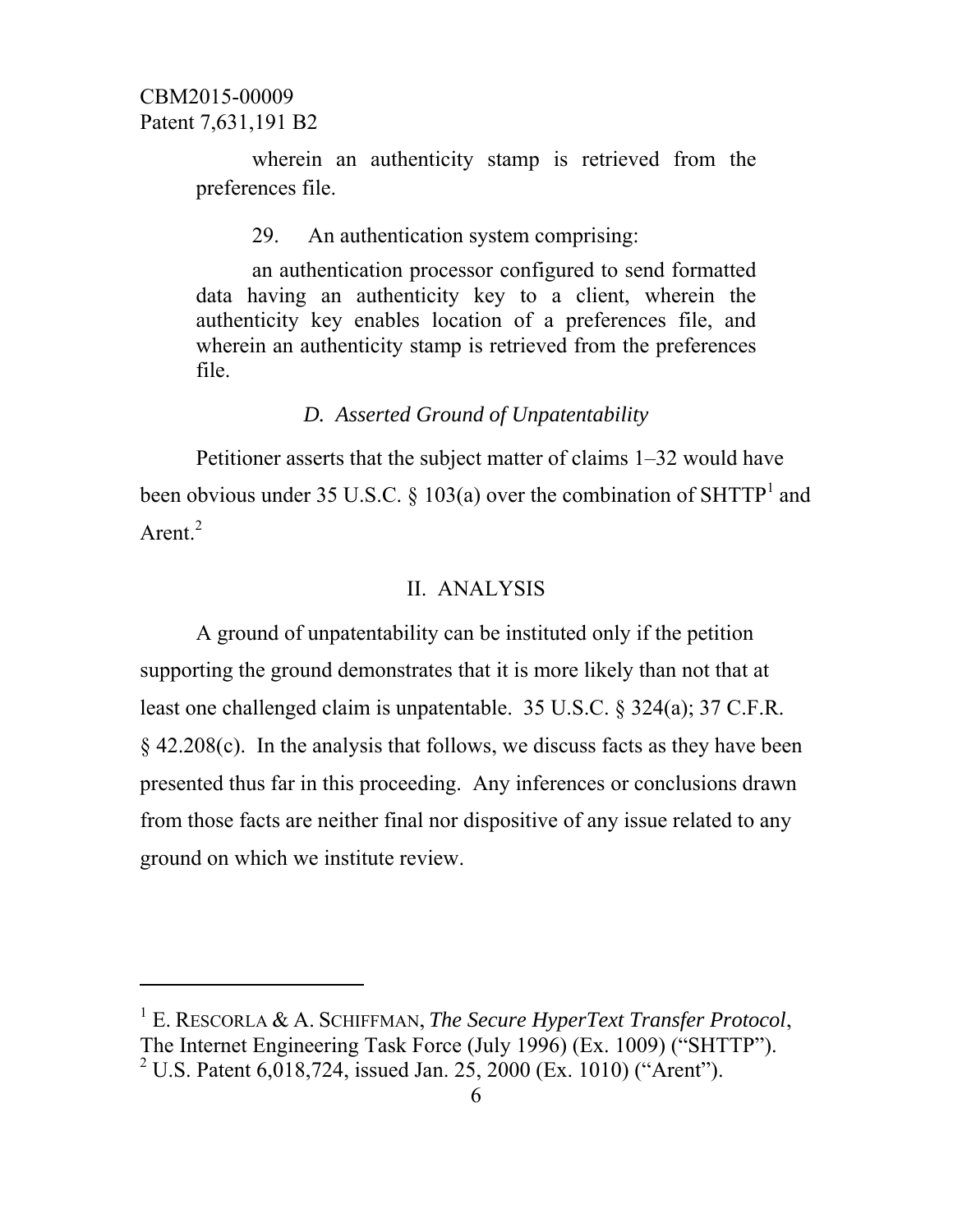-

### *A. Claim Construction*

We begin our analysis with claim construction. In a covered business method patent review, a claim in an unexpired patent shall be given its broadest reasonable construction in light of the specification of the patent in which it appears. 37 C.F.R. § 42.300(b). Under the broadest reasonable construction standard, claim terms are given their ordinary and customary meaning, as would be understood by one of ordinary skill in the art in the context of the entire disclosure. *In re Translogic Tech., Inc.*, 504 F.3d 1249, 1257 (Fed. Cir. 2007).

The parties submit proposed constructions for several different claim terms. Pet. 17–22; Prelim. Resp. 8–23. For purposes of this decision, we only construe "insert [or inserting] an authenticity key" and "received data." No other terms in the challenged claims require express construction for this decision.

# *1. "insert an authenticity key"* or *"inserting an authenticity key"*

Each of independent claims 1, 31, and 32 recites "inserting an authenticity key to create formatted data," $3$  and independent claim 17 recites "an authentication processor configured to insert an authenticity key into formatted data."

Patent Owner contends the recited "inserting" does not encompass "attaching" an authentication key to a document. Prelim. Resp. 16. Petitioner, as made clear by its arguments concerning the asserted prior art,

<sup>&</sup>lt;sup>3</sup> More precisely, claim 32 recites "inserting an authenticity key to create the formatted data."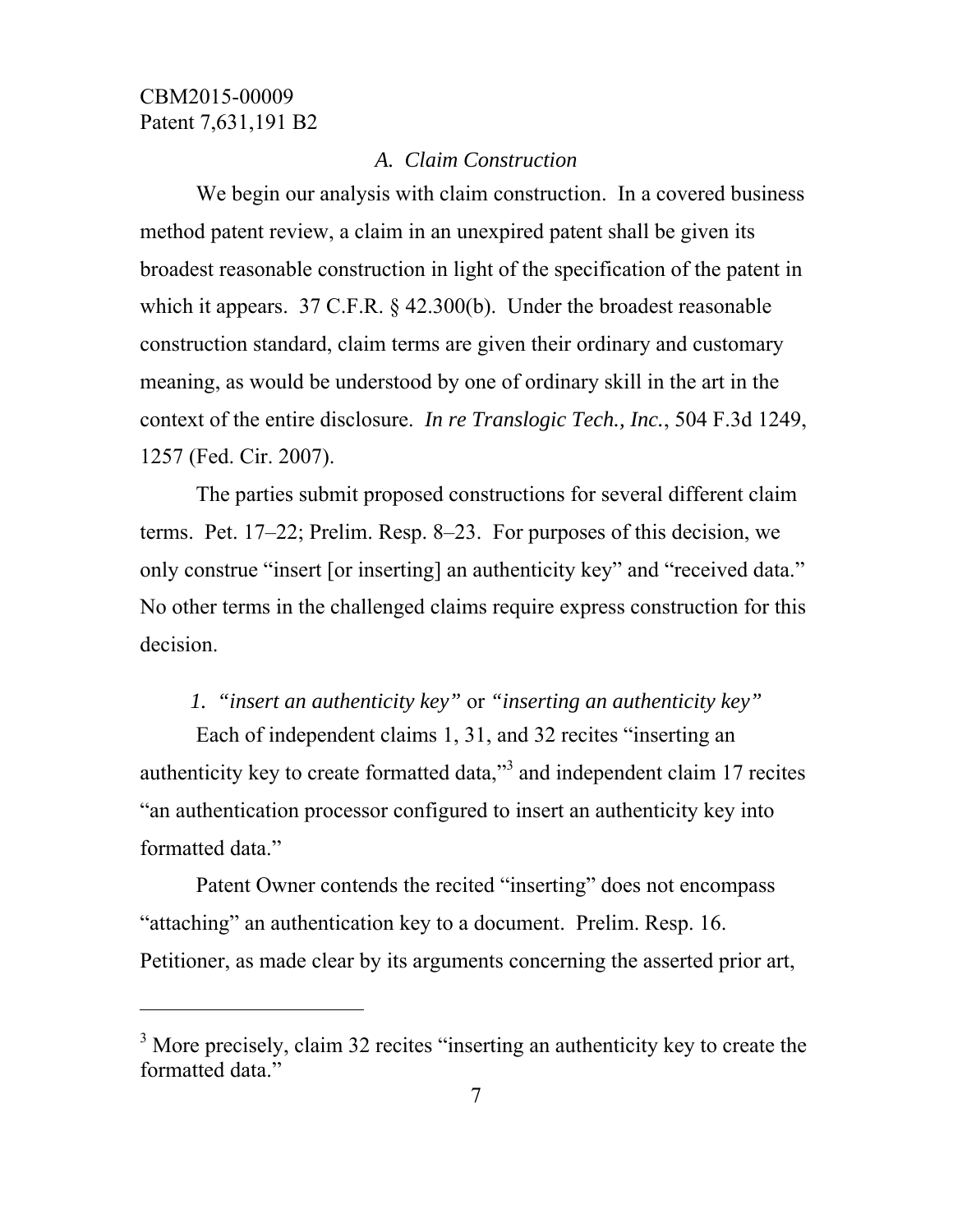$\overline{a}$ 

disagrees and contends the recited "inserting" encompasses attaching a digital signature. *See, e.g.*, Pet. 50 (stating "attaching (the claimed 'inserting') a digital signature").

The '191 patent does not set forth a special definition for "insert" or "inserting." Accordingly, we look to the ordinary meaning of the term "insert"— to put or set into, between, or among. $4$  The '191 patent describes an authenticity key being inserted into a web page, without further elaboration as: "The logic of FIG. 10 then moves to block 610 where the authenticity key is *inserted* into the web page." Ex. 1001, 8:1–3 (emphasis added); *see id.* at 1:55–57, Fig. 10 (block 610). The '191 patent's use of "insert" is consistent with its ordinary meaning, which encompasses "being" put into."

On this record, we disagree with Patent Owner that "insert" does not encompass being attached to, because Patent Owner has not shown where this term is set forth in the '191 patent in a manner sufficient to supersede the ordinary meaning of the term "insert." If an inventor acts as his or her own lexicographer, the definition must be set forth in the specification with reasonable clarity, deliberateness, and precision. *Renishaw PLC v. Marposs Societa' per Azioni*, 158 F.3d 1243, 1249 (Fed. Cir. 1998). Patent Owner's construction of "insert" fails to account sufficiently for its ordinary meaning, which is not limited "to put into" but encompasses "to put between or among."

<sup>&</sup>lt;sup>4</sup> AMERICAN HERITAGE DICTIONARY 933 (3d ed. 1992) (defining "insert" as "1. To put or set into, between, or among").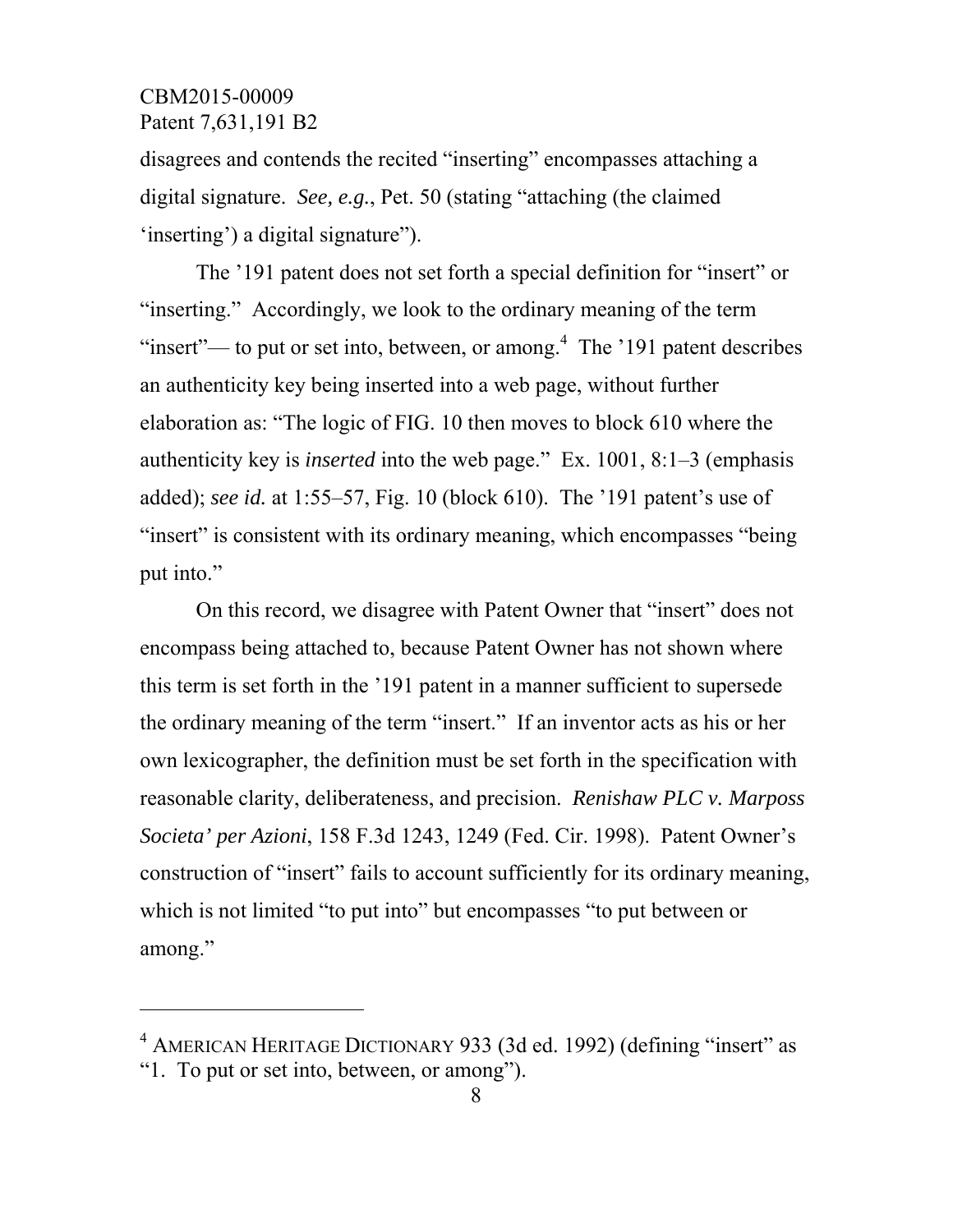$\overline{a}$ 

The broadest reasonable construction of "inserting," including inserting by putting among something, encompasses attaching an authentication key to something. Further, the claim language recites "formatted data" (rather than a web page<sup>5</sup>), so it is broader than the embodiment of inserting the authenticity key into the web page. Thus, the claim language is not limited to the embodiment "of inserting into a web page," which appears in the written description. *See In re Van Geuns*, 988 F.2d 1181, 1184 (Fed. Cir. 1993); *see also Thorner v. Sony Computer Entm't Am. LLC*, 669 F.3d 1362, 1365 (Fed. Cir. 2012) (It is not enough that the only embodiment, or all of the embodiments, contain a particular limitation to limit a claim to that particular limitation.).

Accordingly, on this record and for purposes of institution, the broadest reasonable construction of "inserting an authenticity key" and "insert an authenticity key" encompasses attaching an authenticity key to the received data to create formatted data.

### *2. "received data"*

Independent claim 1 recites "transforming, at an authentication host computer, received data by inserting an authenticity key to create formatted data." Patent Owner contends that "received data," as recited in claim 1, is limited to data received by the authentication host computer "from outside itself"—presumably, from a device other than the authentication host computer. Prelim. Resp. 9. Patent Owner contends that to construe

 $<sup>5</sup>$  Claim 2, which depends from claim 1, additionally recites "wherein the</sup> formatted data is a web page."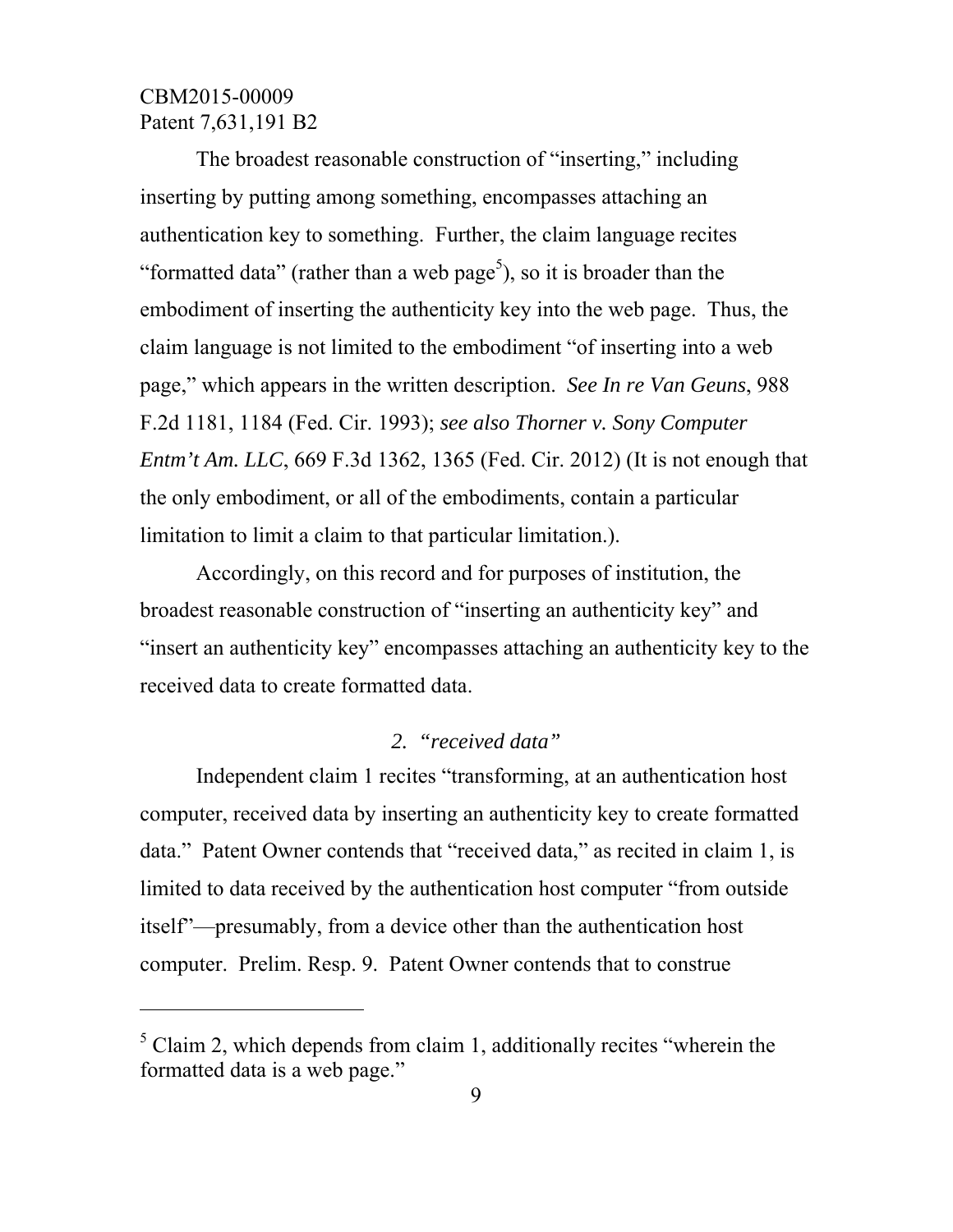"received data" otherwise renders superfluous the term "received." *Id.* at 9– 10. We disagree for the reasons that follow.

Claim 1 does not recite expressly from where the received data originates. Moreover, Patent Owner has not provided sufficient evidence at this juncture to persuade us that "received data" recited in claim 1 is limited to data sent from a device other than the authentication host computer. Patent Owner relies on an embodiment shown in Figures 9 and 10 of the Specification. *Id.* at 10–13. According to Patent Owner, those figures show an authentication host computer (i.e., authentication server 140) receiving data (i.e., a web page) from web server 210. The claim language, however, recites "received data" (rather than a web page), and so is broader than the embodiment of inserting the authenticity key into the web page. Thus, the claim language is not limited to the embodiment of sending a web page to a web server, as Patent Owner contends. *See Van Geuns*, 988 F.2d at 1184; *Thorner*, 669 F.3d at 1365.

We hold, for the purposes of this decision, that the broadest reasonable construction of "received data" encompasses receiving data sent from a component in or associated with the authentication host computer.

#### *B. Standing*

Section 18 of the AIA provides for the creation of a transitional program for reviewing covered business method patents. Section 18 limits reviews to persons or their privies who have been sued or charged with infringement of a "covered business method patent." AIA  $\S$  18(a)(1)(B); *see* 37 C.F.R. § 42.302. As discussed above in section I-A, Petitioner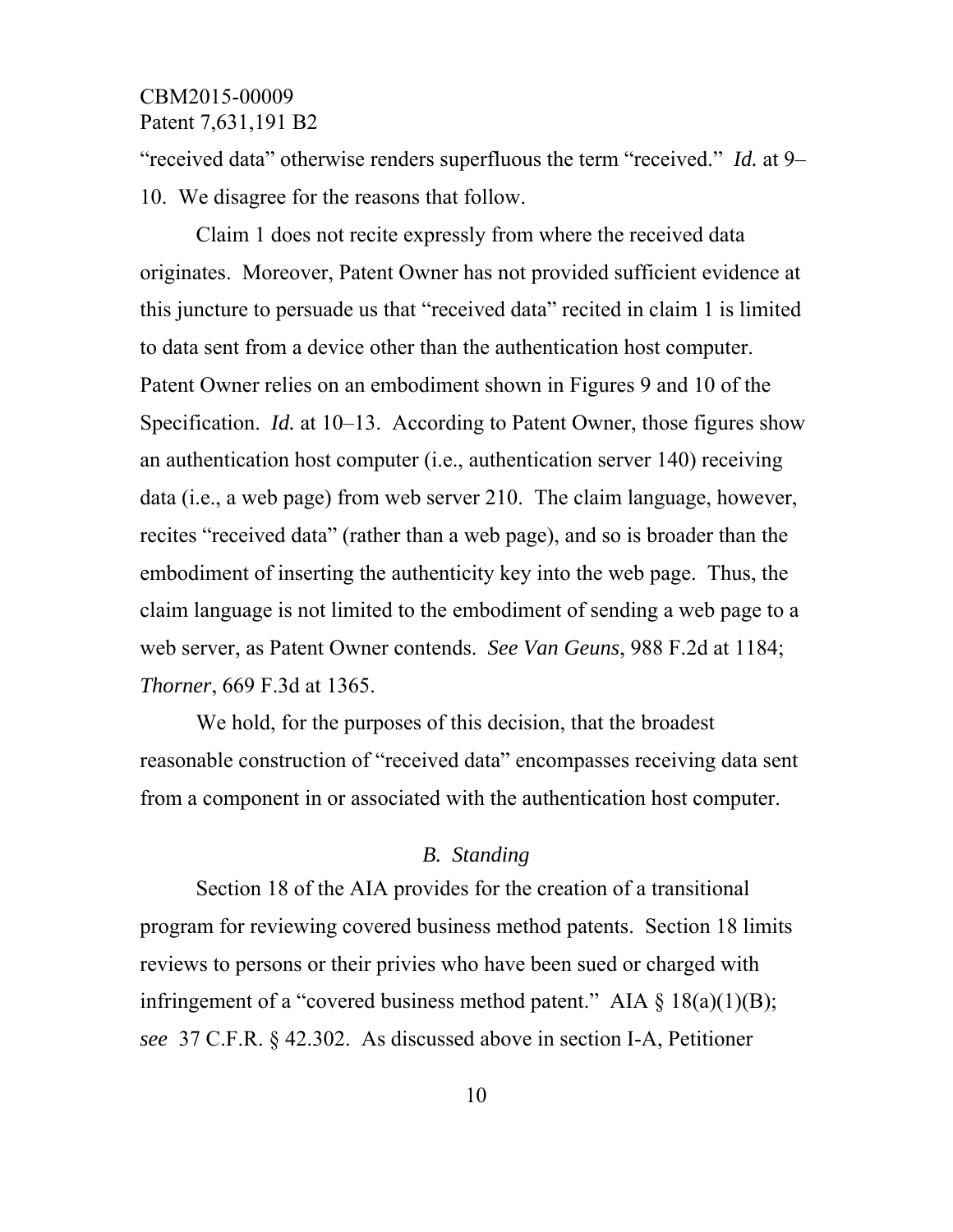represents it has been sued for infringement of the '191 patent and is not estopped from challenging the claims on the grounds identified in the Petition. Pet. 2–3, 16; *see* Paper 15.

The parties dispute whether the '191 patent is a "covered business method patent," as defined in the AIA and 37 C.F.R. § 42.301. *See* Pet. 13 – 16; Prelim. Resp. 23–40. "[T]he term 'covered business method patent' means a patent that claims a method or corresponding apparatus for performing data processing or other operations used in the practice, administration, or management of a financial product or service, except that the term does not include patents for technological inventions." AIA § 18(d)(1); *see* 37 C.F.R. § 42.301(a).

We conclude that the '191 patent meets the definition of a "covered business method patent" for the reasons set forth below, and that Petitioner has standing to file a petition for a covered business method patent review.

### *1. Financial Product or Service*

One requirement of a covered business method patent is for the patent to "claim[] a method or corresponding apparatus for performing data processing or other operations used in the practice." AIA § 18(d)(1); *see* 37 C.F.R. § 42.301(a). The legislative history of the AIA "explains that the definition of covered business method patent was drafted to encompass patents 'claiming activities that are financial in nature, incidental to a financial activity or complementary to a financial activity.'" 77 Fed. Reg. 48,374, 48,735 (Aug. 14, 2012) (quoting 157 Cong. Rec. S5432 (daily ed. Sept. 8, 2011)).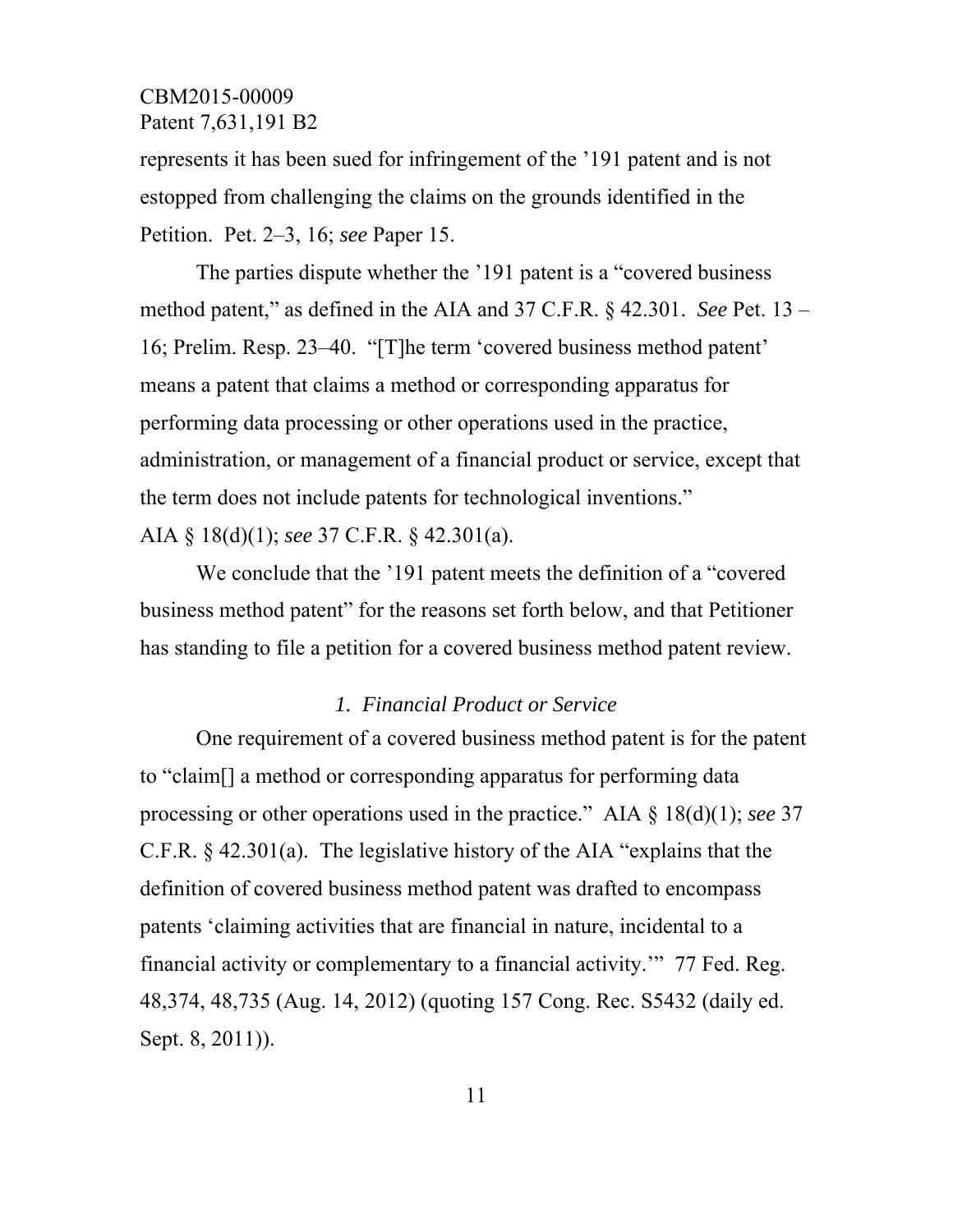Petitioner contends the '191 patent meets the financial product or service requirement, because the patent specification includes discussions of financial services using the claimed systems and processes, and because Patent Owner has sued approximately fifty financial institutions, including banks. Pet. 13–14.

In response, Patent Owner contends that financial products and services include "only financial products such as credit, loans, real estate transactions, check cashing and processing, financial services and instruments, and securities and investment products." Prelim. Resp. 25; *see id.* at 24–25. According to Patent Owner, the '191 patent claims an authentication server that authenticates data (such as a web page) from a service. *Id*. at 27, 33. As such, Patent Owner contends the '191 patent is not a covered business method patent, because (1) the claimed method and apparatus can be used by a business generally, and (2) the claim language is devoid of any financial or monetary terms. *Id*. at 28–33. Patent Owner further contends that asserting the '191 patent against financial institutions is not sufficient to demonstrate the '191 patent claims activities that are financial in nature, incidental to a financial activity, or complementary to a financial activity. Prelim. Resp. 31–32.

Based on the record before us, we determine that the method and apparatus claimed by the '191 patent are incidental to a financial activity. The written description of the '191 patent discloses a need by financial institutions to ensure customers are confident that the financial institution's web page is authentic (Ex. 1001, 1:28–33); alternative embodiments of the invention are disclosed as being used by financial institutions (*id.* at 8:21–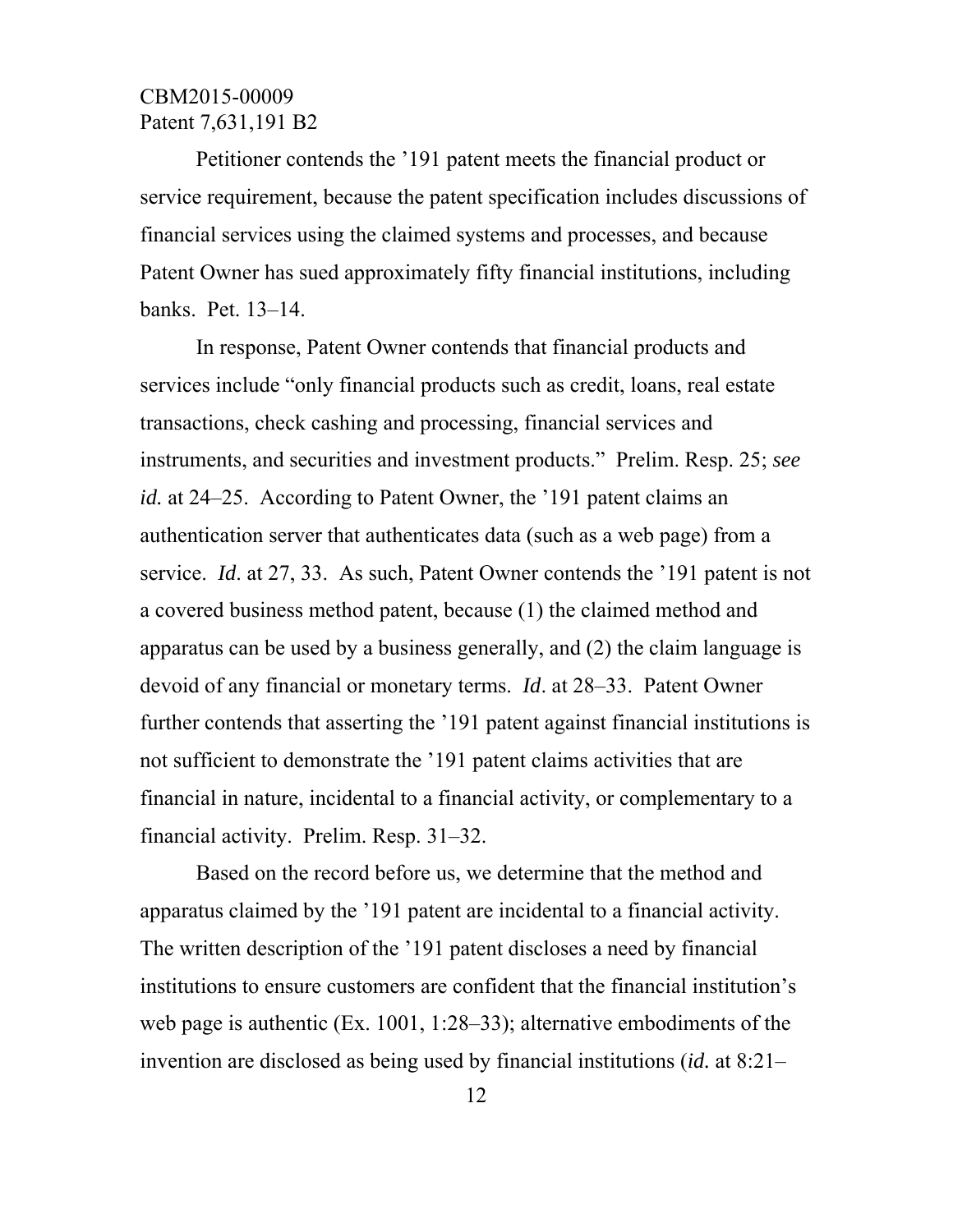23, 11:23–40, 11:52–67) and used in commerce, including (i) transacting business over a network, such as the Internet (*id.* at 10:65–11:3); and (ii) selling of goods, services, or information over a network (*id.* at 11:17–21). Although not determinative, Patent Owner's many suits alleging infringement of claims of the '191 patent by financial institutions is a factor, weighing toward the conclusion that the '191 patent claims a method or apparatus that at least is incidental to a financial activity.

Because the method and apparatus claimed by the '191 patent are incidental to a financial activity, the '191 patent claims a method or corresponding apparatus for performing data processing or other operations used in the practice, administration, or management of a financial product or service. *See* 37 C.F.R. § 42.301(a).

#### *2. Exclusion for Technological Inventions*

The definition of "covered business method patent" in Section 18 of the AIA expressly excludes patents for "technological inventions." AIA § 18(d)(1); *see* 37 C.F.R. § 42.301(a). To determine whether a patent is for a technological invention, we consider "whether the claimed subject matter as a whole recites a technological feature that is novel and unobvious over the prior art; and solves a technical problem using a technical solution." 37 C.F.R. § 42.301(b). The following claim drafting techniques, for example, typically do not render a patent a "technological invention":

(a) Mere recitation of known technologies, such as computer hardware, communication or computer networks, software, memory, computer-readable storage medium, scanners, display devices or databases, or specialized machines, such as an ATM or point of sale device.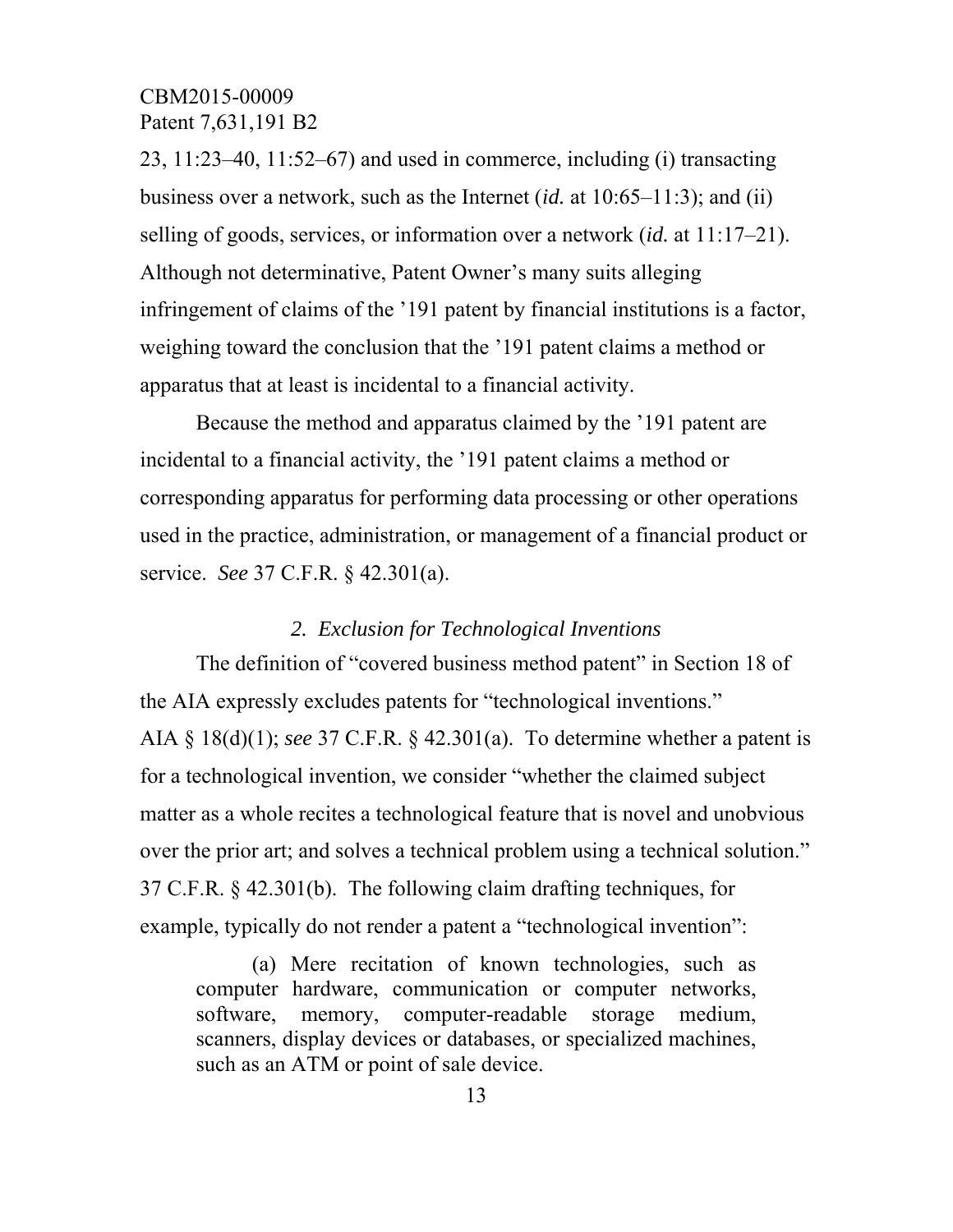(b) Reciting the use of known prior art technology to accomplish a process or method, even if that process or method is novel and non-obvious.

(c) Combining prior art structures to achieve the normal, expected, or predictable result of that combination.

Office Patent Trial Practice Guide, 77 Fed. Reg. 48,756, 48,764 (Aug. 14, 2012).

Petitioner indicates that the '191 patent is not directed to a technological invention, because the claims do not solve a technical problem using a technical solution. Pet. 14–16. More specifically, according to Petitioner, the '191 patent is directed to solving a non-technical problem ensuring customers are confident that web pages are authentic. *Id.* at 15. As noted by Petitioner, the claims recite only known computer components and do not claim specialized technology, such as encryption algorithms, for authenticating a web page. *Id.* at 15–16.

Patent Owner disagrees. Prelim. Resp. 28–35. Patent Owner contends that every claim of the '191 patent "solves the technical problem of distinguishing authentic data (e.g., data for web pages) sent by a legitimate site from fraudulent data sent by a fraudulent site." *Id.* at 34. Patent Owner further contends the claimed subject matter, as a whole, recites a technological solution — a computer system, including an authentication system, an authentication key, and an authentication stamp — that executes a particular series of steps. *Id.* at 30, 31.

Although the claimed steps of the '191 patent may be an allegedly novel and nonobvious process, based on the record before us, we find that the technological features of the claimed steps are directed to using known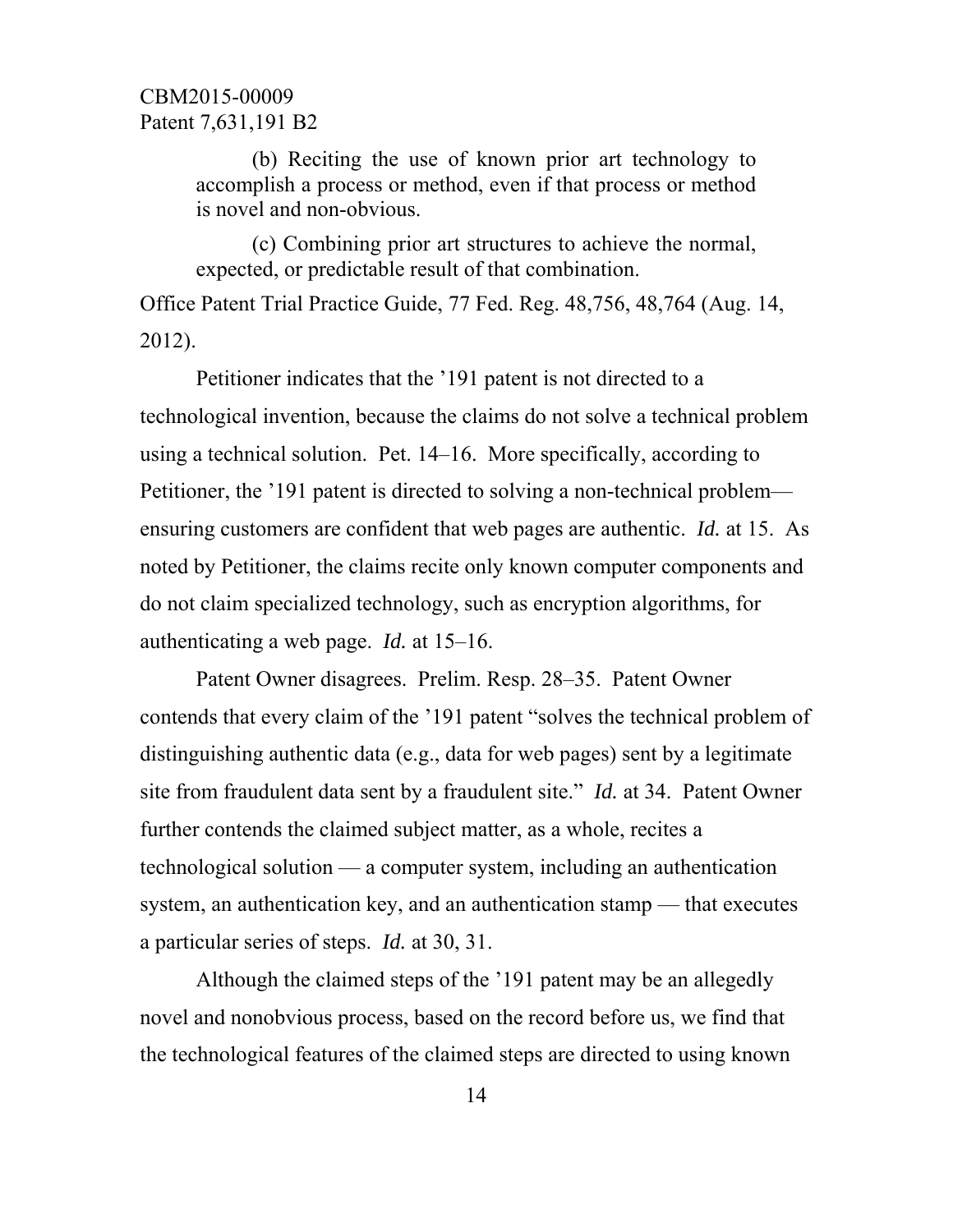technologies. *See* 77 Fed. Reg. at 48,764 (indicating use of known technologies does not render a patent a technological invention). The Specification indicates that components of the computer system used in the claimed authentication process are known technologies. For example, the Specification discloses known computer systems and devices running known operating systems (Ex. 1001, 3:30-34, 10:30–35, 11:7–12), known user input devices (*id.* at 11:3-6), and known networks and networking and communication protocols (*id.* at 3:38–49, 10:67–11:3, 11:12–17). The Specification further discloses that the system is programmed using known programming and scripting languages, and known data structures (*id.* at 10:35–40), and discloses that the system uses "conventional techniques for data transmission, signaling, data processing, network control, and the like" (*id.* at 10:41–44).

Furthermore, the Specification describes using known cryptography techniques for encrypting and decrypting the authenticity key. *See id.* at 6:28–32. Also, the Specification incorporates by reference a cryptography text. *Id.* at 10:44–48. The recited authentication stamp is described as having a number of variations, including graphics only, text only, text and graphics, audio, blinking (Ex. 1001, 2:67–3:4), but does not describe novel or nonobvious technology used to implement those features.

Patent Owner has not shown persuasively that the claimed subject matter, as a whole, requires any specific, unconventional software, computer equipment, cryptography algorithms, processing capabilities, or other technological features. Patent Owner's identification of allegedly novel or unobvious steps, such as limitations in independent claim 1 and dependent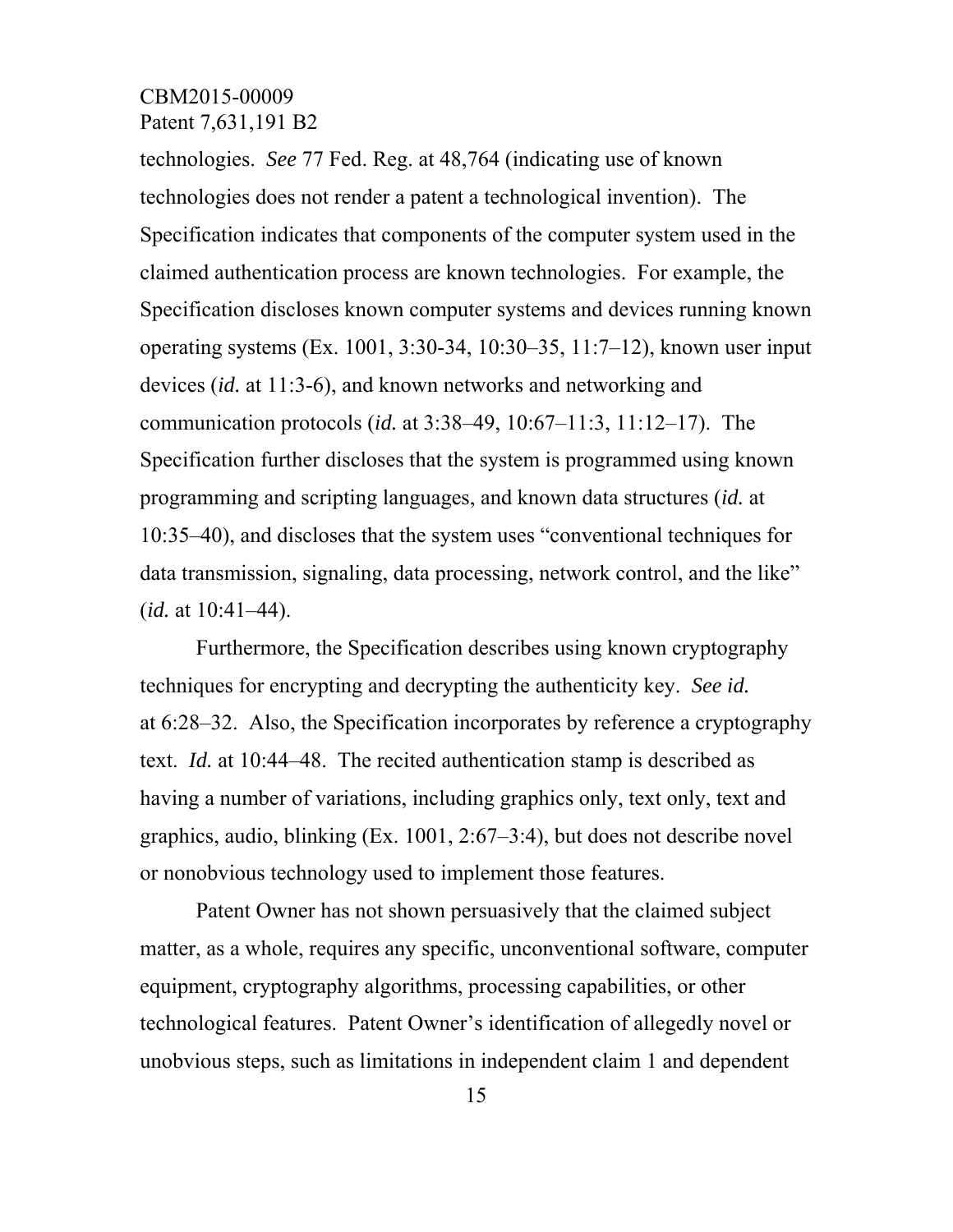claims 3 and 4 (Prelim. Resp. 36, 39), does not persuade us that any of the steps require the use of specific computer hardware alleged to be novel and unobvious over the prior art. Reciting the use of known prior art technology to accomplish a process or method, even if that process or method is novel and non-obvious does not render the claimed subject matter a technological invention. *See* 77 Fed. Reg. at 48,764.

We also have considered whether the claimed subject matter solves a technical problem using a technical solution, as contended by Patent Owner, (Prelim. Resp. 40), but, because we conclude that the claimed subject matter, as a whole, does not recite a technological feature that is novel and unobvious over the prior art, the '191 patent is not directed to a technological invention, which is excluded from a covered business method patent review.

Accordingly, the '191 patent is eligible for a covered business method patent review.

#### *C. Asserted Ground of Obviousness Over SHTTP and Arent*

Petitioner asserts that claims 1–32 of the '191 patent are unpatentable under 35 U.S.C. § 103 over SHTTP and Arent.

### *1. Priority Date of Claims 1*–*32*

Petitioner asserts that Arent, which issued January 25, 2000, is prior art under 35 U.S.C. § 102(a), because Arent issued before the effective filing date of the '191 patent. Pet. 23. Petitioner asserts that September 6, 2000, is the earliest date of which the '191 patent is entitled to claim benefit, because the provisional application (Ex. 1007), of which the '191 patent claims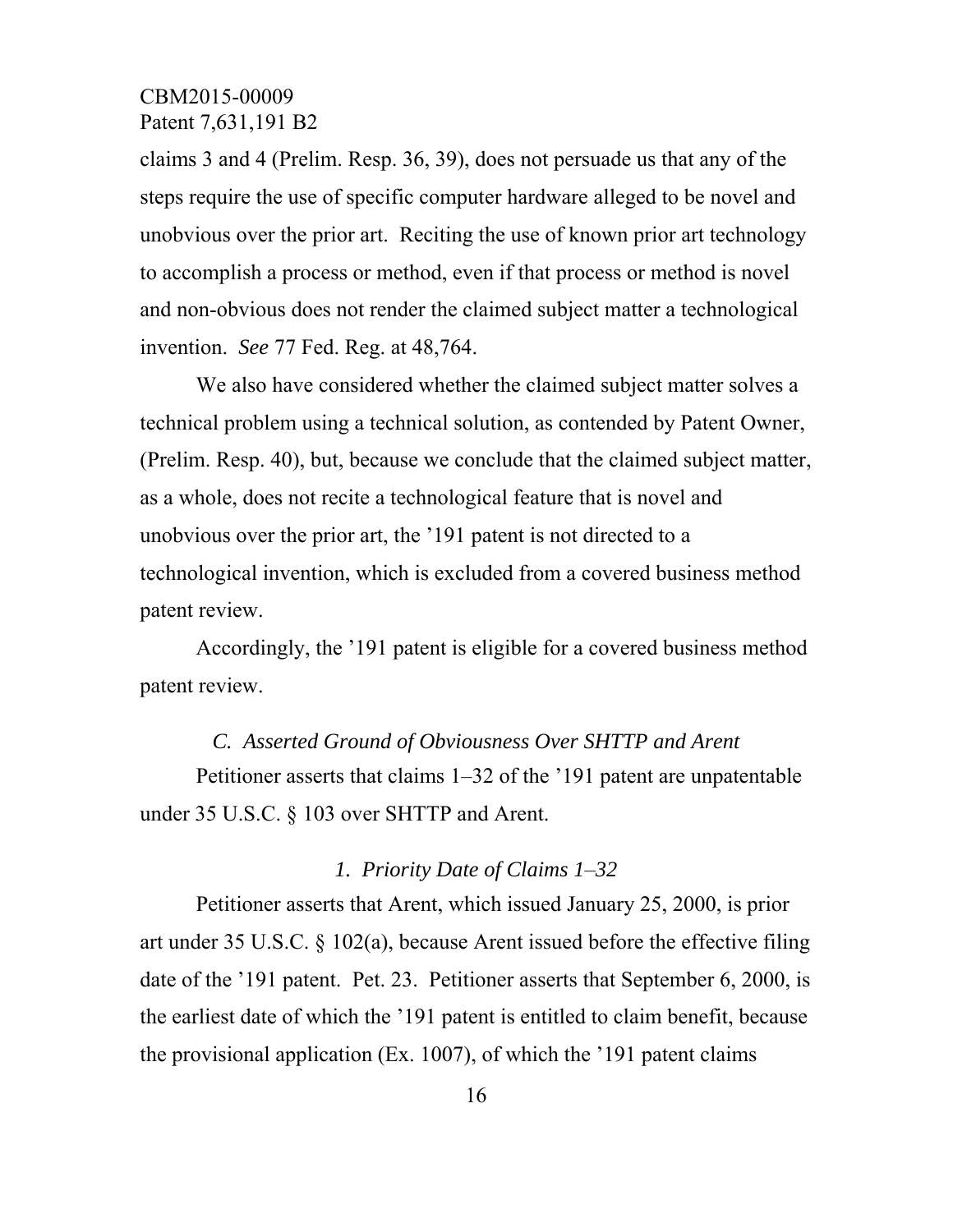benefit, does not provide the requisite support for any of the claims. *Id*. at 22. Petitioner asserts "[a]t best, the provisional application only generically discloses using a shared secret between a merchant and a consumer for authentication." *Id*.

For purposes of this decision, we agree with Petitioner (Pet. 22) that the provisional application does not disclose an authenticity key, as recited in each of independent claims 1, 17, 29, 31, and 32. Accordingly, on this record, we agree with Petitioner that Arent is prior art under 102(a) to the '191 patent.

### *2. Overview of Asserted Prior Art*

SHTTP is a draft document of the Internet Engineering Task Force ("IETF") describing the Secure HyperText Transfer Protocol, which provides secure communication between a client computer and a server to enable commercial transactions. Ex. 1009, 1, 2. SHTTP describes a server attaching a digital signature to a document, which creates a signed document to be sent to a client computer and used to verify the authenticity of the signed document. *See id.* at 32–33. SHTTP also describes displaying, on the client computer, a visual indicator of the security of the transaction and indicating the identity of the signer of the signed document. *See id.* at 31.

Arent describes authenticating online transaction data. Ex. 1010, Abstract. A validation process is initiated when a user initiates an electronic transaction, and the validation process "determin[es] authenticity of data related to the transaction, such as the identity of a transaction party." *Id.* If the data are authentic, Arent's process displays a "certification indicator,"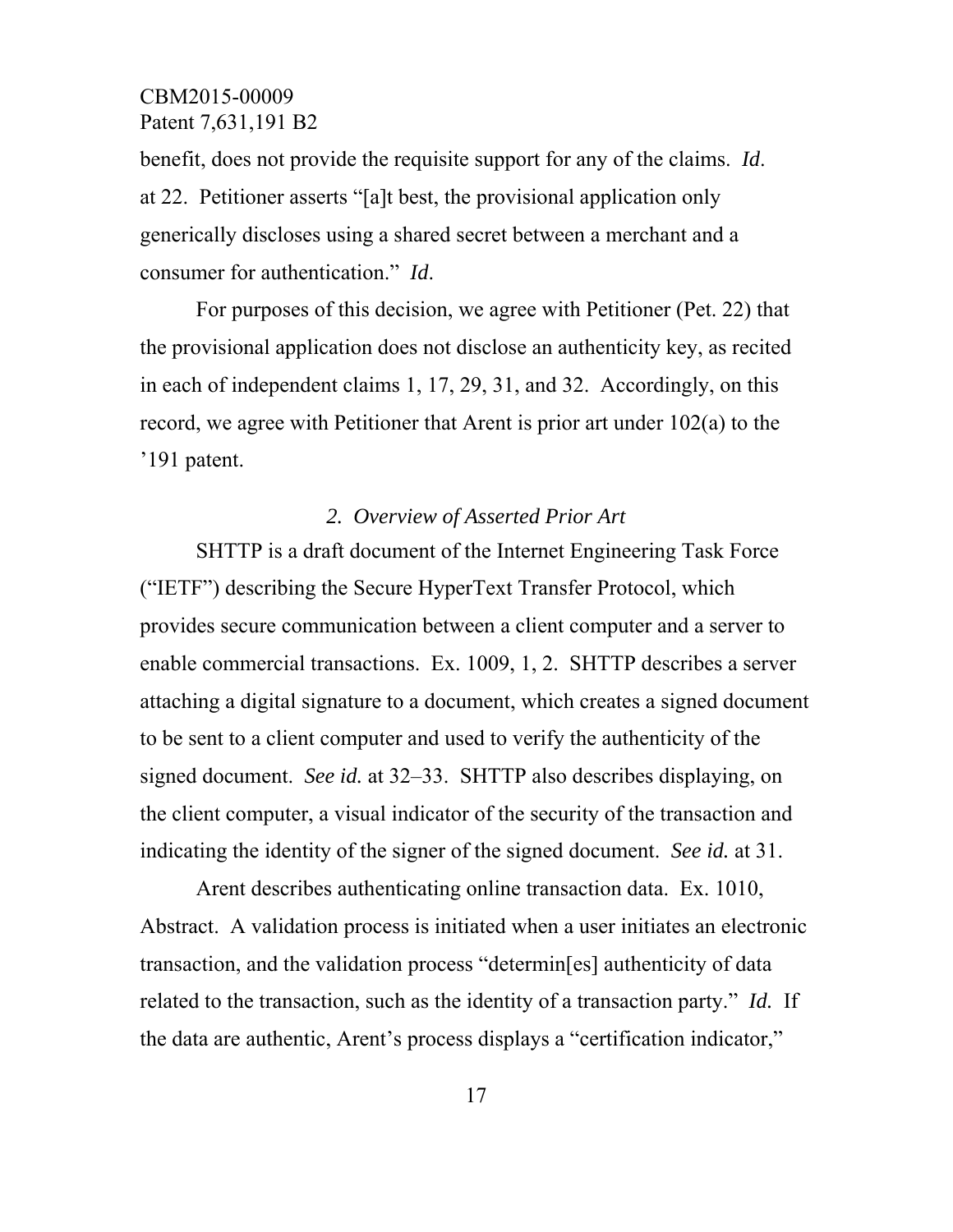which may be a graphic with user defined text and may be customized by a

### user. Id.

Arent's Figure 4 is set forth below:





Figure 4 illustrates an example certification indicator. *Id.* at 4:16–17. As shown, certification indicator 400 is displayed on the user's device "as a graphic that floats above merchant web page 100." *Id.* at  $4:17-20$ . Arent teaches that a user-customized certification indicator stored on the user's device helps protect a user from an unscrupulous merchant counterfeiting a certification indicator. See id. at 4:34–50. Arent's Figure 6 is set forth below: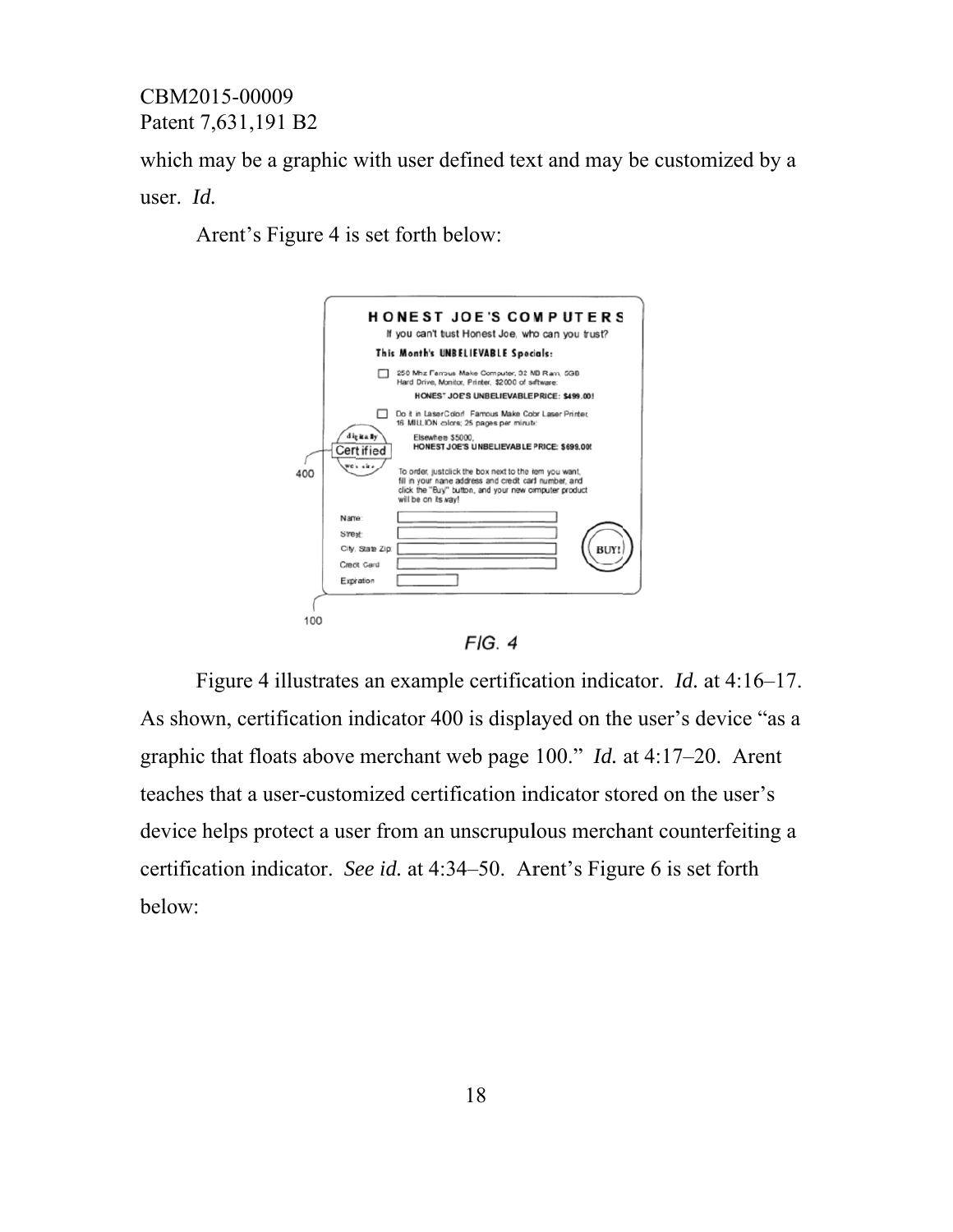

 $FIG. 6$ 

Figure 6 illustrates an example of certification indicator with a userdefined component. Certification indicator 500 includes standard component 510 and user-defined component 520 consisting of a text string selected by the user and stored in a database with user preference information. *Id.* at  $4:51-60$ ,  $7:24-25$ ,  $7:33-37$ . After the merchant has been authenticated, components 510 and 520 of the certification indicator are retrieved from storage and combined to form certification indicator 500, which is displayed on top of merchant's web page 100. *Id.* at  $4:67-5:7$ .

#### 3. Analysis

Regarding independent claim 1, Petitioner relies on SHTTP for "teaching transforming, at an authentication host computer, received data by inserting an authenticity key to create formatted data; and returning, from the authentication host computer, the formatted data." Pet. 26.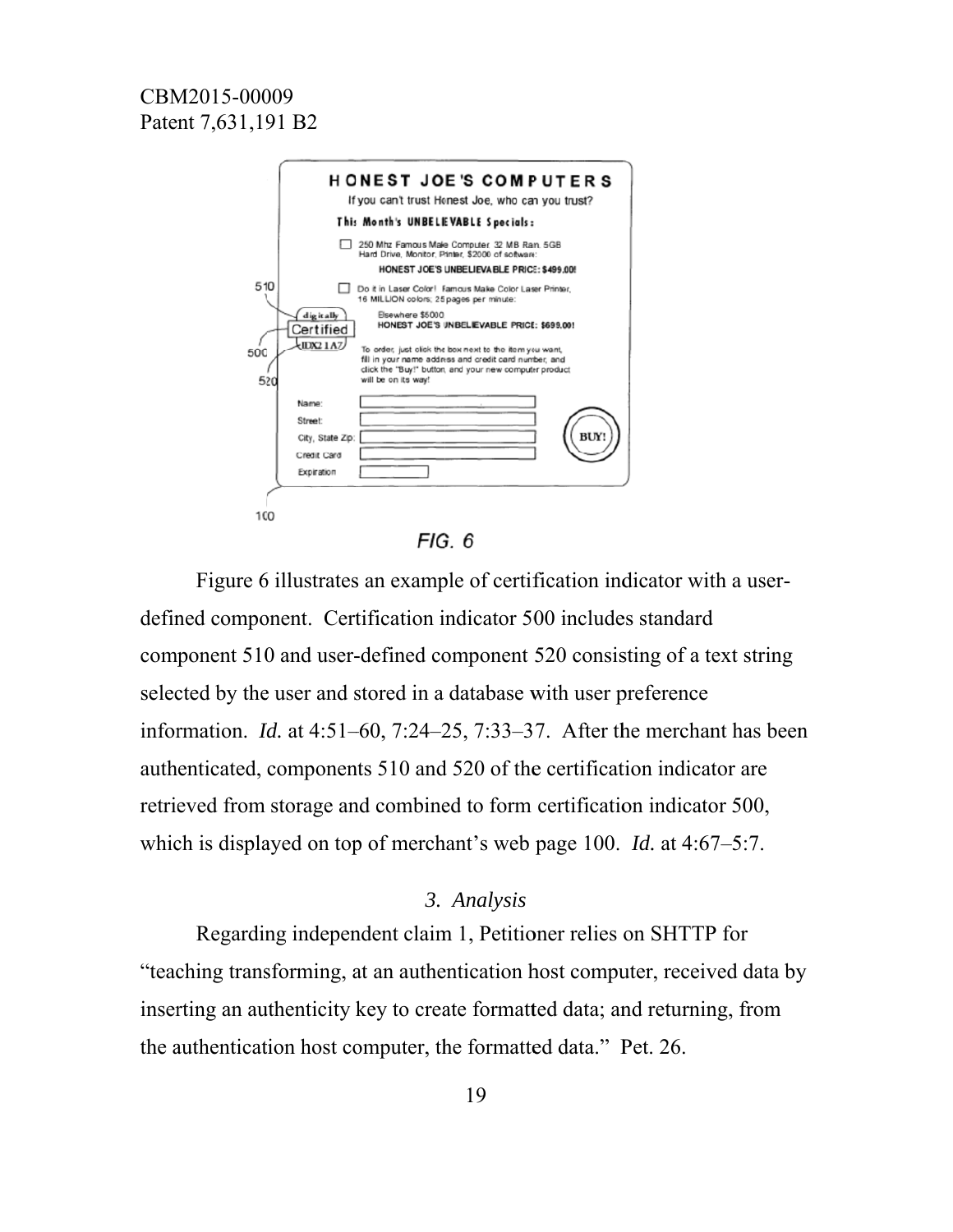With respect to claim 1, Petitioner contends the document of SHTTP discloses the recited "received data," SHTTP's server discloses the recited "authentication host computer," and SHTTP's description of the server digitally signing the document discloses the recited "transforming, at an authentication host computer, received data." Pet. 26. Petitioner further contends that SHTTP's digital signature discloses the recited "authenticity key," and SHTTP's signed document discloses the recited "formatted data." *Id.* Petitioner then contends that SHTTP's attaching the digital signature to the document discloses "inserting an authenticity key to create formatted data." *Id.* at 26, 28– 29. Petitioner further contends that sending the signed document to a client computer discloses "returning, from the authentication host computer, the formatted data." *Id.* at 26.

Petitioner relies on the combination of SHTTP and Arent for disclosing the additional limitations in claim 1—"to enable the authenticity key to be retrieved from the formatted data and to locate a preferences file, wherein an authenticity stamp is retrieved from the preferences file." *Id.* In particular, according to Petitioner, SHTTP describes enabling a client to retrieve the digital signature from the signed document, which discloses retrieving the authenticity key from the formatted data. *Id*.

Petitioner relies on Arent as describing one way to implement SHTTP's visual indicator of security. *Id.* at 27. Petitioner also contends Arent's description that the customization information for the certification indicator is stored in an individual database for a user discloses the recited "preferences file." *Id.* Petitioner relies on SHTTP's digital signature and visual indicator of security in combination with Arent's display of a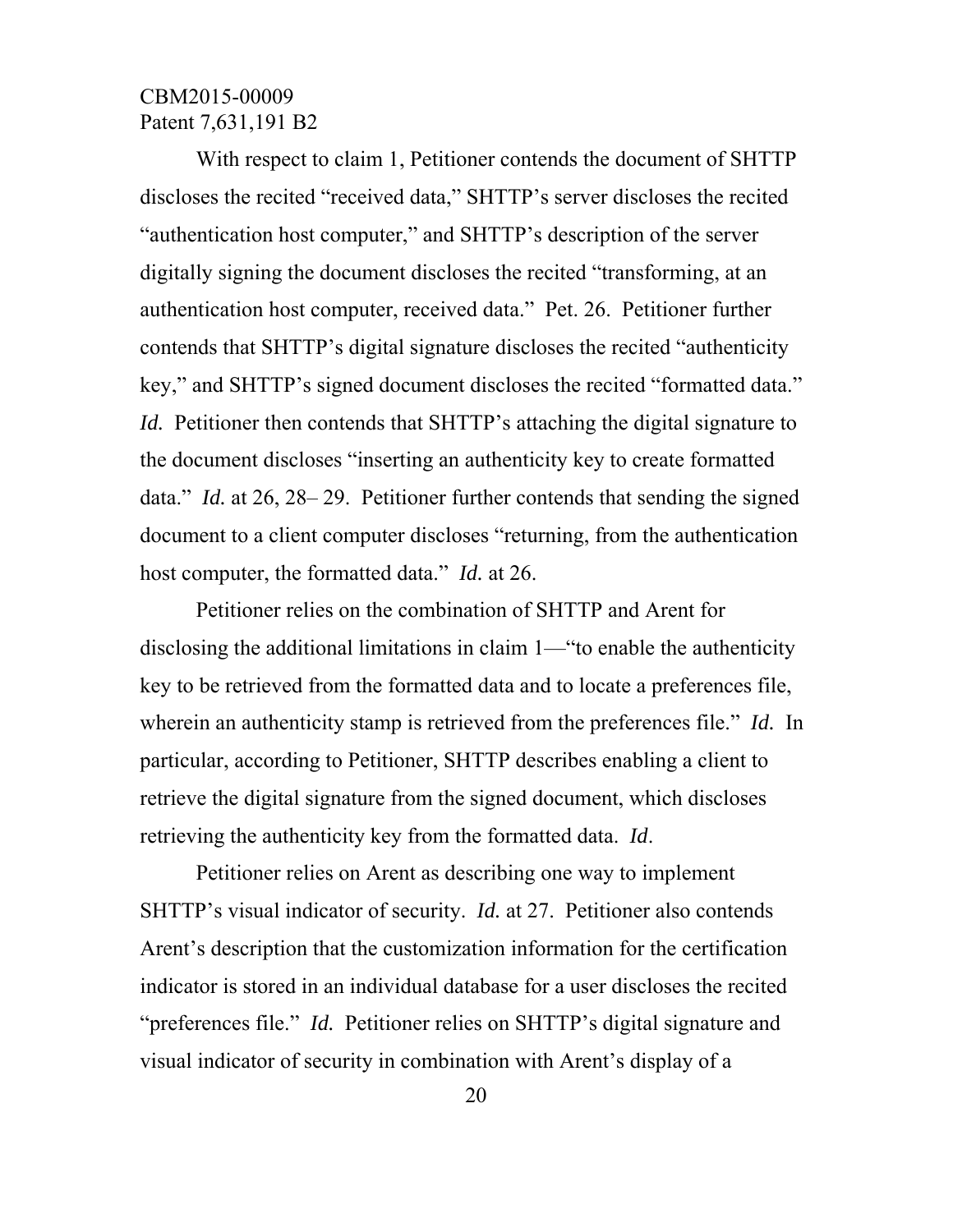certification indicator after receiving a digital signature from the merchant as disclosing the recited "to enable the authenticity key to be retrieved from the formatted data and to locate a preferences file." *Id.* at 29–30 (citing, e.g., Ex. 1010, 3:38–42).

Petitioner further relies on Arent's certification indicator as disclosing the recited "authenticity stamp" and Arent's database, which stores userentered components of a certification indicator, as disclosing the recited "preferences file." *Id.* at 30–31. Petitioner contends Arent's description of retrieving a user-specific text string from the database to form a usercustomized certification indicator displayed over a merchant's web page discloses retrieving the authenticity stamp from a preferences file. *Id.*

Petitioner contends, with support from its declarant Paul C. Clark (Ex. 1002), "[i]t would have been obvious to a person of ordinary skill in the art at the time of the invention to apply the teachings of *Arent* to implement the visual indicator suggested by" SHTTP. *Id.* at 25. According to Petitioner, it would have been obvious to combine the references in the proposed manner, because making that combination would be applying known technologies using known techniques and would not yield unexpected or unpredictable results. *Id.* (citing Ex. 1002 at 20, ¶ 45). Also, according to Petitioner, Arent describes advantages of using its customized certification indicator, including preventing unauthorized counterfeiting of the certification indicator. *Id.*

In challenging the Petition, Patent Owner asserts that the combination of SHTTP and Arent does not teach "transforming, at an authentication host computer, received data by inserting an authenticity key to create formatted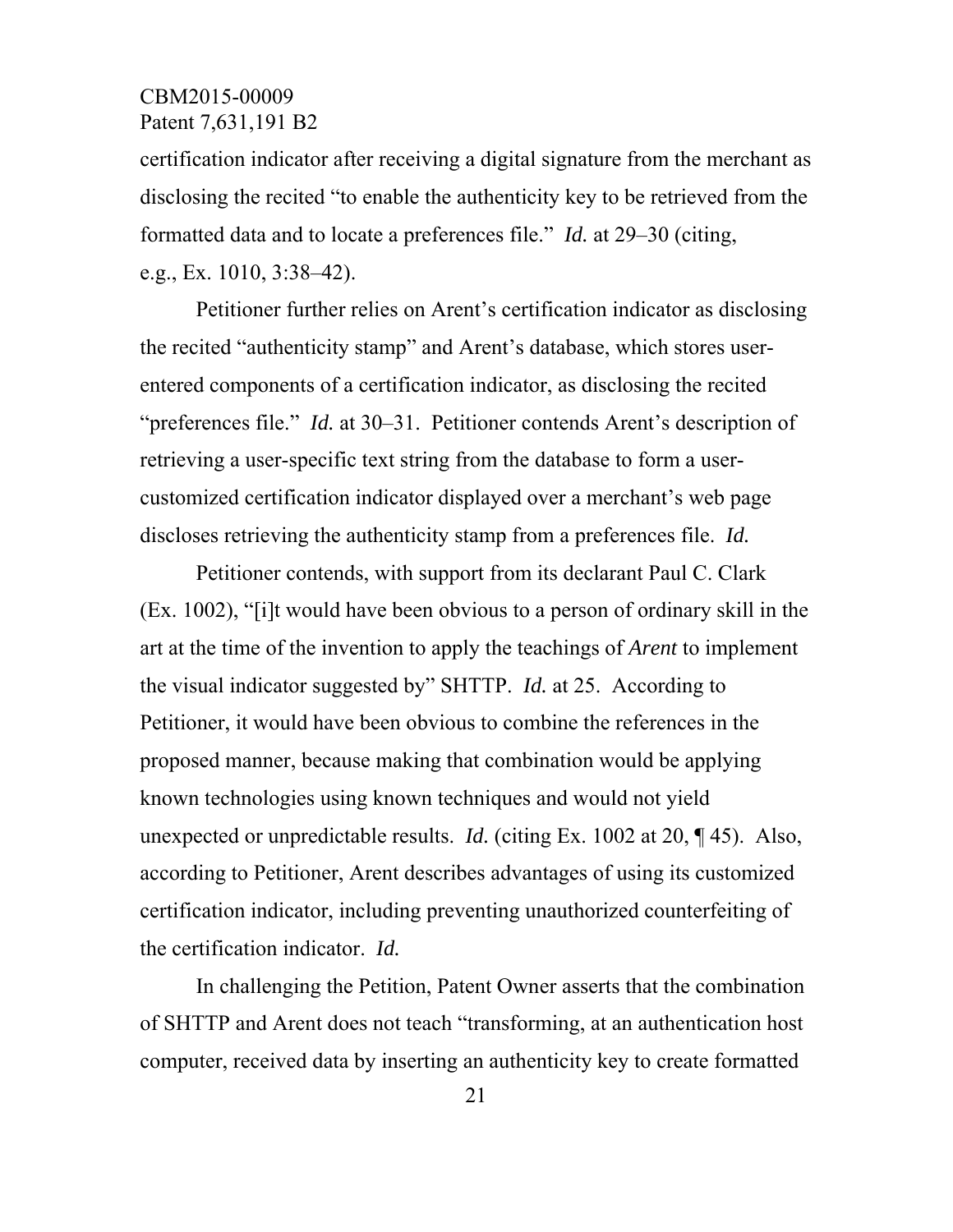data," as recited in independent claim 1 or similar limitations recited in independent claims 17, 29, 31, and 32. Prelim. Resp. 42–46. For this limitation, Petitioner relies on SHTTP's description of attaching a digital signature to a document as disclosing inserting an authenticity key to create formatted data, as recited in claim 1. According to Patent Owner, attaching a digital signature is not sufficient to disclose or suggest inserting the digital signature into data received by the host computer. For the reasons stated in section II.A.1, on this record, we determine that the claim language encompasses transforming received data by attaching an authenticity key to the received data to create formatted data. Thus, we are not persuaded by Patent Owner's assertion. Also, we are persuaded, for the reasons stated in section II.A.1 and on this record, that inserting an authenticity key into data required by independent claims 17, 29, 31, and 32 encompasses attaching an authenticity key to received data.

Also, regarding the transformation limitation of claim 1 (or similar limitations recited in independent claims 17, 29, 31, and 32), Patent Owner asserts that Petitioner "failed to show that SHTTP teaches that an authentication host computer transforms data that it receives to create formatted data," because claim 1 requires an authentication server to receive data sent from elsewhere and transform that data. For the reasons stated in section II.A.2, on this record, we are not persuaded that "received data" recited in claim 1 is limited to data that is sent from a device other than the authentication host computer and, thus, does not require receiving data sent from a component in or associated with the authentication host computer.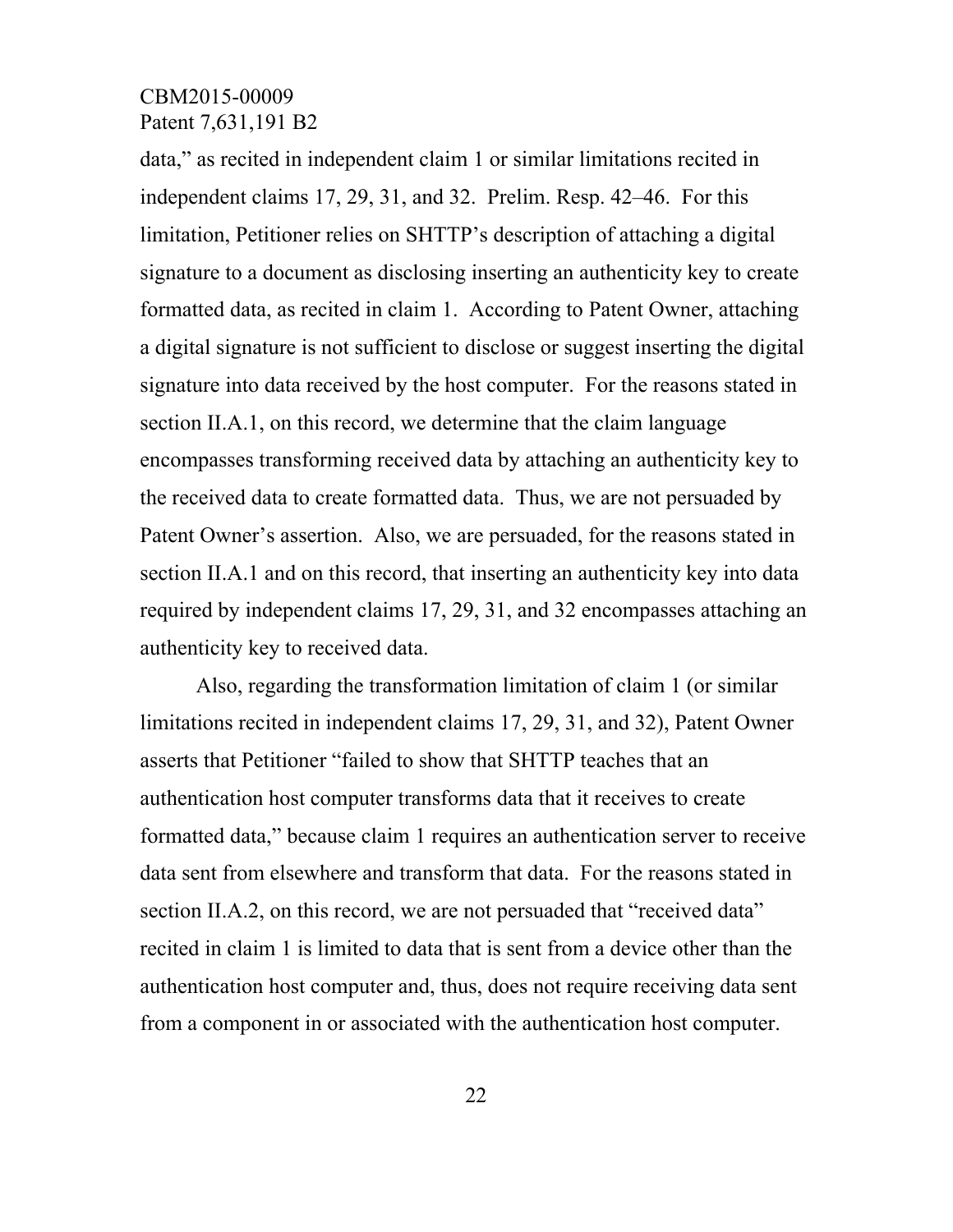Second, Patent Owner asserts that SHTTP does not disclose "returning, from the authentication host computer, the formatted data," as recited in claim 1, and similar limitations recited in independent claims 31 and 32. Prelim. Resp. 47–49. According to Patent Owner, the claim limitation "requires the formatted data to be sent by the authentication host computer to the same location from which it received the data," because such a construction is consistent with everyday examples of "returning" to the location from which an item, such as a gift or a purchase, originated. *Id.* at 47.

We are not persuaded, at this juncture, that independent claim 1, when read as a whole, requires returning the formatted data to the same location from which it was received and sending a signed document to a client computer does not disclose the returning limitation. Claim 1 does not recite expressly the location to which the formatted data is returned. Furthermore, on this record, Patent Owner fails to demonstrate persuasively how one skilled in the art would have understood the returning limitation.

Nor are we persuaded, at this juncture, that independent claims 31 and 32 require formatted data to be sent to the client from which data was received, as Patent Owner contends. Claim 31 does not recite receiving data from a client but only recites "format received data" a limitation that does not specify where the received data originates. Further, claim 31 recites "to return the formatted data to *a* client" (emphasis added), a limitation that lacks an antecedent basis referring to a client recited elsewhere in the claim.

Similarly, claim 32 recites "receiving, at a client computer, formatted data from a authentication host computer wherein the authentication host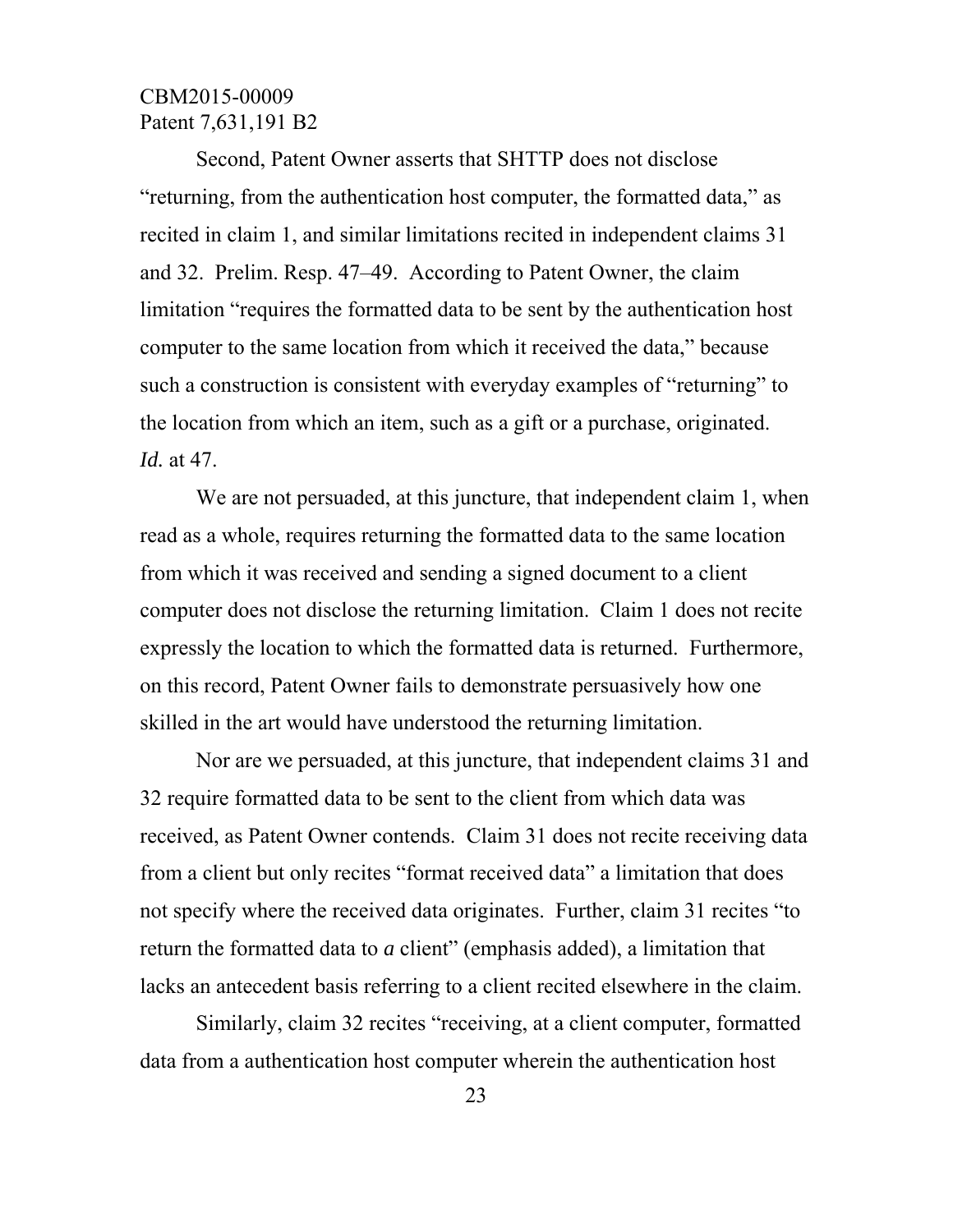computer receives the data to create received data." Claim 32 recites that the formatted data is received at a client computer. Claim 32, however, does not recite expressly from where the authentication host computer receives its data, much less expressly requiring the authentication host computer to receive its data from the client computer that receives the formatted data, as proposed by Patent Owner.

For these reasons, we are persuaded by Petitioner that the combination of SHTTP and Arent, more likely than not, discloses or suggests the limitations in claim 1. Also, on this record and for purposes of institution, we are satisfied that Petitioner's articulated reason to combine the references to arrive at the claimed invention is supported by sufficient rational underpinnings. *See KSR Int'l Co. v. Teleflex, Inc.,* 550 U.S. 398, 418 (2007) (an apparent reason to combine known elements in the fashion claimed should be made explicit).

Similarly, having reviewed the Petition and Preliminary Response, we are persuaded that the combination of SHTTP and Arent proposed by Petitioner, more likely than not discloses or suggests the limitations in claims 2–32, and we are satisfied, for purposes of institution and on this record, that Petitioner's articulated reasons to combine the references to arrive at the claimed inventions recited in claims 2–32 are supported by sufficient rational underpinnings. *See generally* Pet. 27–71; Prelim. Resp. 52–72.

Accordingly, having considered the information in the Petition and Patent Owner's Preliminary Response, we conclude Petitioner has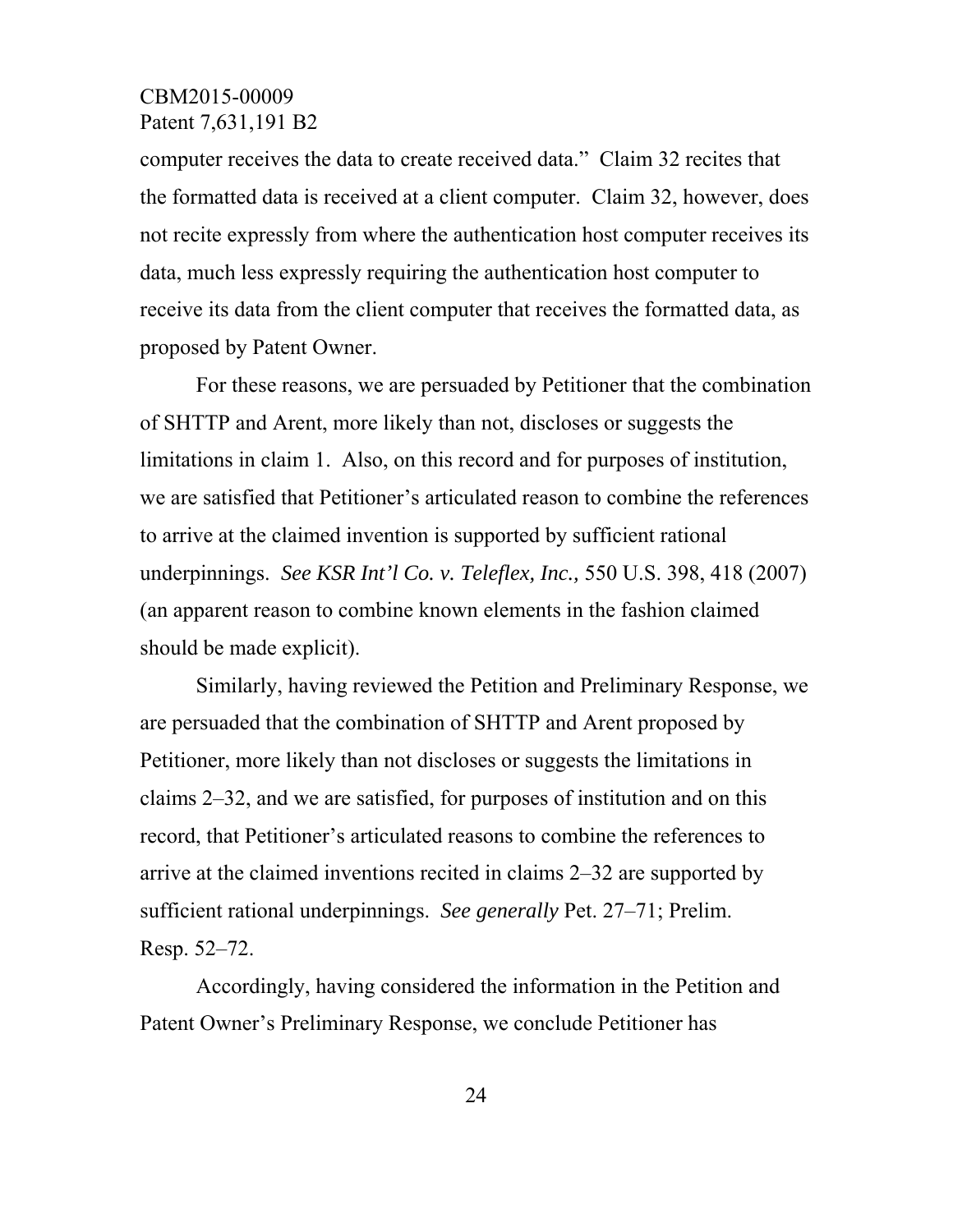demonstrated it is more likely than not that claims 1–32 would have been obvious over SHTTP and Arent.

### III. CONCLUSION

For the foregoing reasons, we determine that the information presented in the Petition would demonstrate that it is more likely than not that at least one of the claims challenged in the Petition is unpatentable. Any discussion of facts in this Decision is made only for the purposes of institution and is not dispositive of any issue related to any ground on which we institute review. The Board has not made a final determination under 35 U.S.C. § 328(a) with respect to the patentability of the challenged claims. Our final determination will be based on the record as fully developed during trial.

#### IV. ORDER

For the foregoing reasons, it is

ORDERED that pursuant to 35 U.S.C. § 324(a), a covered business method patent review is hereby instituted as to claims 1–32 of the '191 patent for the following ground: claims 1–32 under 35 U.S.C. § 103 as being unpatentable over SHTTP and Arent;

FURTHER ORDERED that, pursuant to 35 U.S.C. § 324(d) and 37 C.F.R. § 42.4, notice is hereby given of the institution of a trial, the trial commencing on the entry date of this Order; and

FURTHER ORDERED that the trial is limited to the grounds identified above and no other grounds set forth in the Petition are authorized.